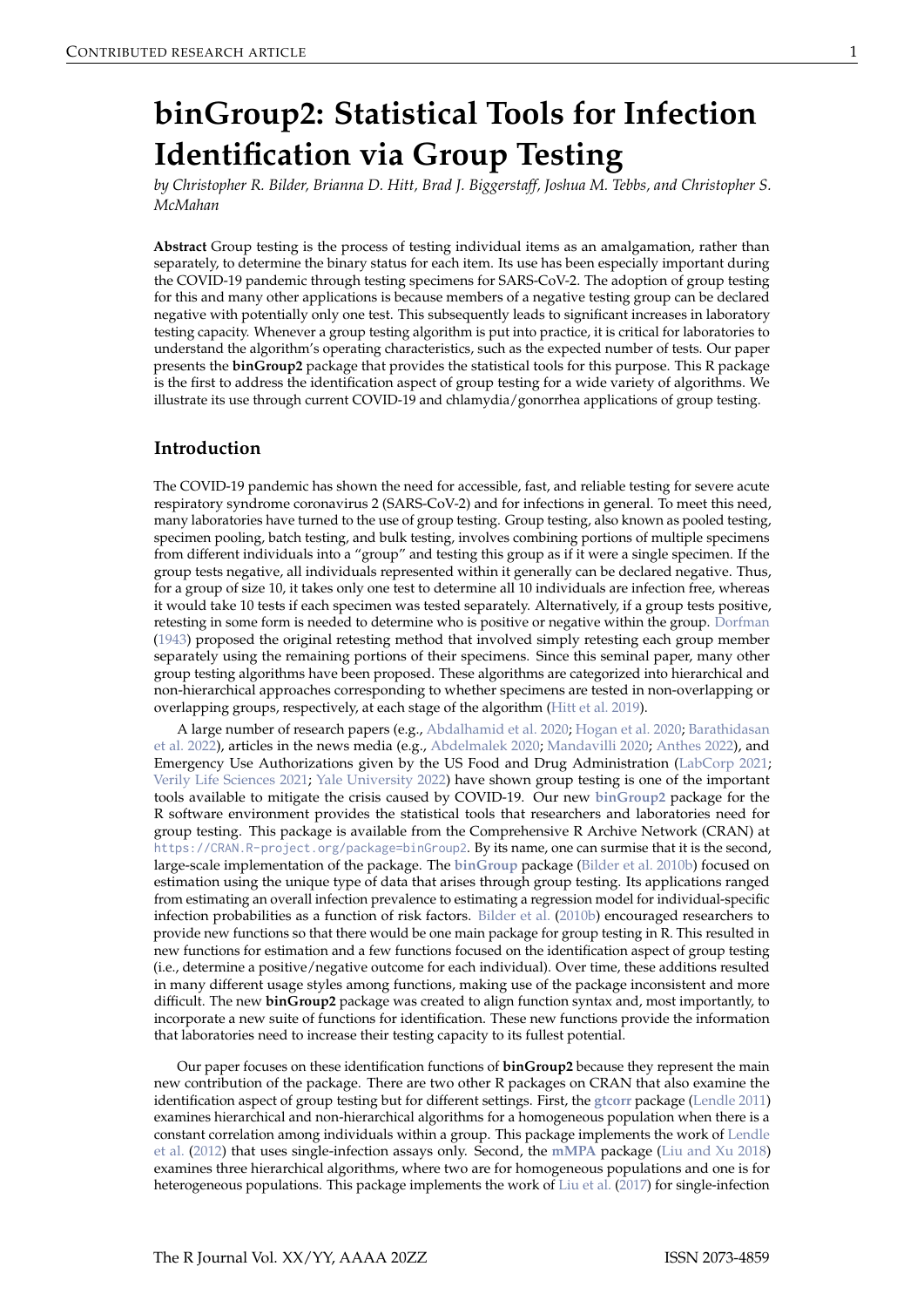<span id="page-1-0"></span>assays that return an additive count outcome (e.g., viral load) when applied to a group. Both **gtcorr** and **mMPA** are useful for their specialized situations. Our package encompasses a total of 27 different algorithms that include homogeneous/heterogeneous populations and hierarchical/non-hierarchical algorithms. These algorithms are constructed for the most common setting of a binary test response (positive/negative) from independent individuals within a group. We allow for the possibility of testing error and single or multiple-infection assays. Our package implements the work of more than ten papers on the identification aspect of group testing (e.g., [Kim et al.](#page-14-8) [2007;](#page-14-8) [McMahan et al.](#page-15-3) [2012b;](#page-15-3) [Hou et al.](#page-14-9) [2020\)](#page-14-9).

An outline of our paper is as follows. The next section provides a review of group testing algorithms that are commonly used by laboratories. The third section discusses how to calculate important operating characteristics, such as the expected number of tests, for a group testing algorithm by using **binGroup2**. This section also demonstrates how one can choose the most efficient implementation of an algorithm. Finally, we conclude with an overview of changes to estimation functions and present future extensions of the package. Throughout our text, we phrase our discussion in the context of testing humans for infectious diseases. Applications of group testing for this purpose outside of COVID-19 include testing for influenza [\(Van et al.](#page-15-4) [2012\)](#page-15-4), gonorrhea [\(Ando et al.](#page-12-2) [2021\)](#page-12-2), HIV [\(Kim et al.](#page-14-10) [2014\)](#page-14-10), and West Nile virus [\(American Red Cross](#page-12-3) [2022\)](#page-12-3). The package can also be used in a wide variety of other areas where group testing is implemented, such as infectious disease testing for farm animals [\(Nebraska Veterinary Diagnostic Center](#page-15-5) [2022\)](#page-15-5), detection of human exposure to pollutants [\(Thai et al.](#page-15-6) [2020\)](#page-15-6), determination of virus presence in insect carriers [\(Zhao and Rosa](#page-15-7) [2020\)](#page-15-7), development of new pharmaceuticals [\(Salzer et al.](#page-15-8) [2016\)](#page-15-8), and security of computer networks [\(Thai](#page-15-9) [2011\)](#page-15-9).

## **Algorithms**

Laboratories select a group testing algorithm by examining 1) the expected number of tests needed to make a positive/negative determination for every individual, 2) the expected accuracy of the positive/negative determinations, 3) the information available on individuals tested, and 4) the ease of implementation. The **binGroup2** package provides computations needed to address 1) through 3), while laboratories need to address 4) relative to their work environment. Overall, there is not one group testing algorithm that is best for all situations, which has resulted in many different hierarchical and non-hierarchical algorithms being used in practice.

#### **Hierarchical algorithms**

Hierarchical group testing algorithms involve testing a group and splitting its members into smaller, non-overlapping sub-groups for retesting if the original group tests positive. These sub-groups are split further whenever they test positive. If a group/sub-group tests negative, its members are declared negative, so that no further testing is performed upon them. Overall, testing can continue until each group member is tested individually.

A recent example of a hierarchical algorithm comes from [Lohse et al.](#page-15-10) [\(2020\)](#page-15-10) to test for SARS-CoV-2. Individuals were put into non-overlapping groups of size 30. If a group tested positive, three non-overlapping groups of size 10 were formed from its members. If one of these sub-groups tested positive, each of its members were retested separately. This hierarchical algorithm is referred to as a three-stage algorithm because three distinct stages are defined for it.

Hierarchical algorithms can have more or fewer stages than used by [Lohse et al.](#page-15-10) [\(2020\)](#page-15-10). For example, [Abdalhamid et al.](#page-12-0) [\(2020\)](#page-12-0) used two stages for SARS-CoV-2 detection by testing in groups of size 5 and subsequently retesting each member of a positive group separately. More than three stages are possible as well, but applications are much rarer due to logistics, larger chance for error, and delay in obtaining the positive/negative individual outcomes. With respect to the last reason, this delay can be significant for nucleic acid amplification tests which can take hours to complete. For example, the Centers for Disease Control and Prevention's assay to detect SARS-CoV-2 takes approximately four hours to complete.

#### **Non-hierarchical algorithms**

Non-hierarchical algorithms were developed to minimize the number of retests needed after an initial stage of testing. The most prominent of these algorithms is referred to as array testing (also known as matrix pooling). For this algorithm, specimens are arranged in a grid. Groups are formed by row and by column, and each of these groups are subsequently tested. Individual specimens that lie at the intersections of positive testing rows and positive testing columns are retested separately in a second stage to determine a positive/negative outcome for each of them. All other specimens are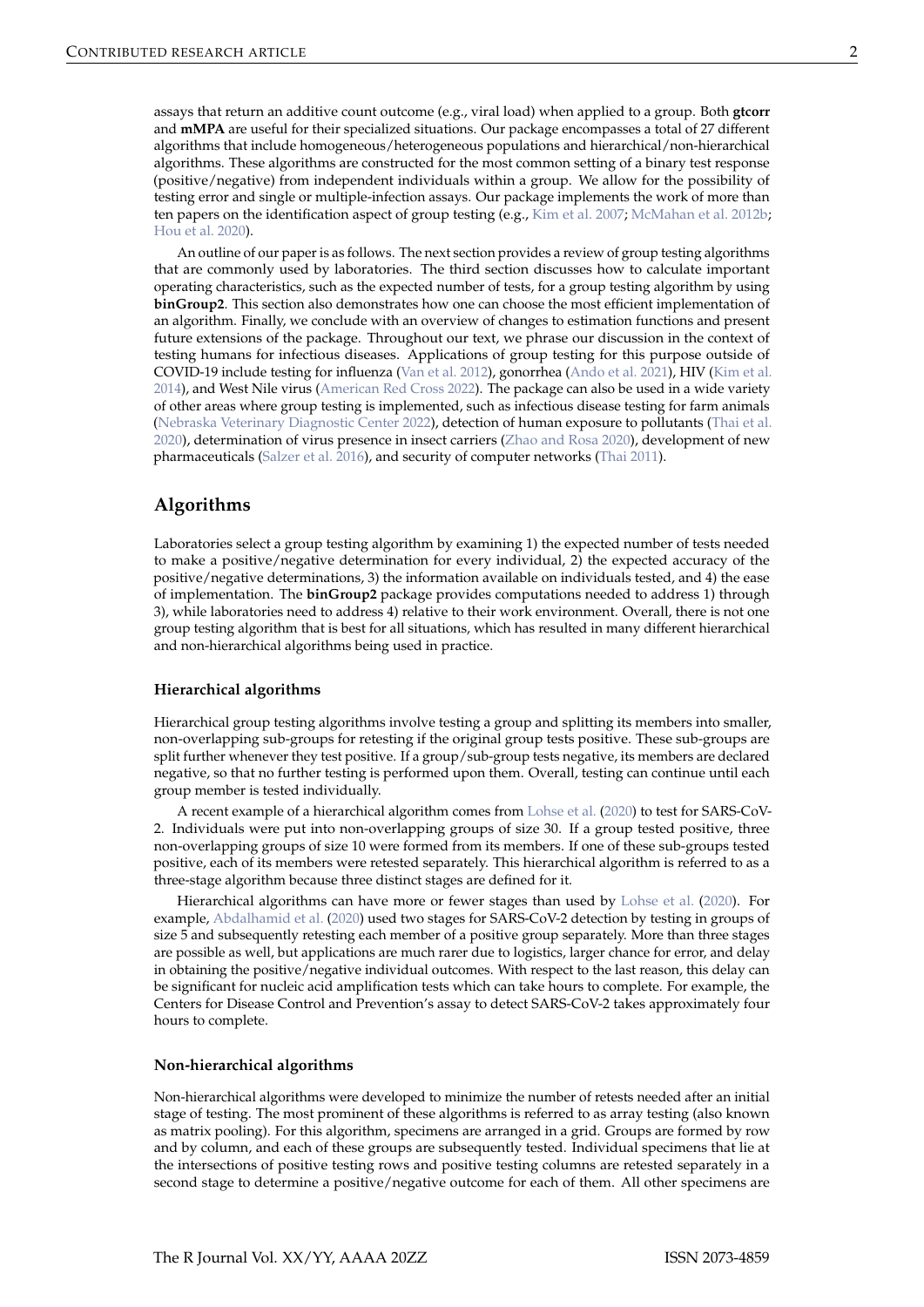<span id="page-2-0"></span>declared negative. Because the accuracy of infectious disease assays is not perfect, ambiguities may occur, resulting in positive rows (columns) without any positive columns (rows). In those situations, members of positive rows (columns) should be retested separately [\(Kim et al.](#page-14-8) [2007\)](#page-14-8). A recent example of an array testing algorithm is the use of a  $5 \times 5$  array by LabCorp for SARS-CoV-2 detection [\(LabCorp](#page-14-3) [2021\)](#page-14-3).

Array testing has a number of variants in application. For example, a master group containing portions of all specimens within an array can be tested first. If this master group is negative, all individuals are quickly declared negative. If the master group is positive, row and column groups are tested as usual.

#### **Additional considerations**

The probability an individual has an infection plays a very important role in determining the number of tests needed by any group testing algorithm. For a homogeneous population of individuals tested, we can define *p* as this probability. Equivalently, this *p* is the overall infection prevalence. In general, the lower (higher) the *p*, the lower (higher) the expected number of tests needed for group testing.

In many situations, additional information is available on each individual to be tested. This information can be used to determine an individual-specific probability of infection, say *p<sup>i</sup>* , which can be incorporated into the group testing algorithm to reduce the number of tests [\(Bilder et al.](#page-13-2) [2010b;](#page-13-2) [Lewis et al.](#page-14-11) [2012\)](#page-14-11). For example, testing is performed by public health laboratories across the United States for *Chlamydia trachomatis* (CT) and *Neisseria gonorrhoeae* (NG), the bacteria that lead to chlamydia and gonorrhea, respectively. Clinics collecting specimens also obtain important information on their patients, including recent sexual history and whether a patient has symptoms, and this information can be incorporated into a statistical model to estimate individual-specific probabilities of infection. In general, group testing algorithms that take advantage of this type of additional information are referred to as being "informative" hierarchical/non-hierarchical algorithms [\(McMahan et al.](#page-15-11) [2012a;](#page-15-11) [McMahan et al.](#page-15-3) [2012b\)](#page-15-3).

Group testing algorithms can also be used with multiplex assays. Thus, rather than testing for only one infection, multiple infections can be detected simultaneously. For example, Roche was the first to receive an Emergency Use Authorization for their SARS-CoV-2 and influenza multiplex assay [\(Roche](#page-15-12) [2020\)](#page-15-12). Also, the widely adopted Aptima Combo 2 Assay [\(Hologic](#page-14-12) [2022\)](#page-14-12) is used for CT and NG detection via group testing. Algorithms with multiplex assays are implemented in the same way as for single-infection assays, but now a group that tests positive for *at least one* infection leads to retesting for *all* infections in the next stage. For example, if a group tests positive for CT and negative for NG in a two-stage hierarchical algorithm, each group member is retested for both bacteria in the second stage. Testing is performed in this manner, rather than retesting for CT only, due to the dedicated testing platforms used.

## **Identification**

Identifying infected individuals is most often the primary goal of infectious disease testing. Prior to implementing a particular group testing algorithm for this purpose, laboratories need to know the expected number of tests. This information is used for planning purposes to make sure enough resources and staff are available to implement testing. Because cost is often directly proportional to the number of tests, the expected number of tests can be used for budgeting purposes as well.

Define *T* as the number of tests required to determine the positive/negative outcomes for *I* individuals. These *I* individuals may be those represented within one initial group for hierarchical testing or in one array for array testing. For the simplest algorithm, two-stage hierarchical testing, suppose a single-infection assay is applied to a homogeneous population. The expected number of tests is

$$
E(T) = 1 + I \left[ S_e^{(1)} + (1 - S_p^{(1)} - S_e^{(1)}) (1 - p)^I \right],
$$

where  $S_e^{(1)}$  and  $S_p^{(1)}$  are the first-stage sensitivity and specificity, respectively, of the assay. The optimal testing configuration (OTC) is the group size that minimizes  $E(T)/I$ , the expected number of tests per individual. This testing configuration represents the most efficient group size for a laboratory. In other words, it is the group size that increases their testing capacity to its fullest potential, because resources saved from its application can be used to test more specimens by the same algorithm. Unfortunately, there is not a closed form expression for the OTC, but grid searches are sufficient to find it.

Expressions for *E*(*T*) become much more complicated with other group testing algorithms. This is especially the case for informative algorithms and when multiplex assays are used. The OTC continues to be of great interest for these algorithms as well, but now one needs to optimize within a stage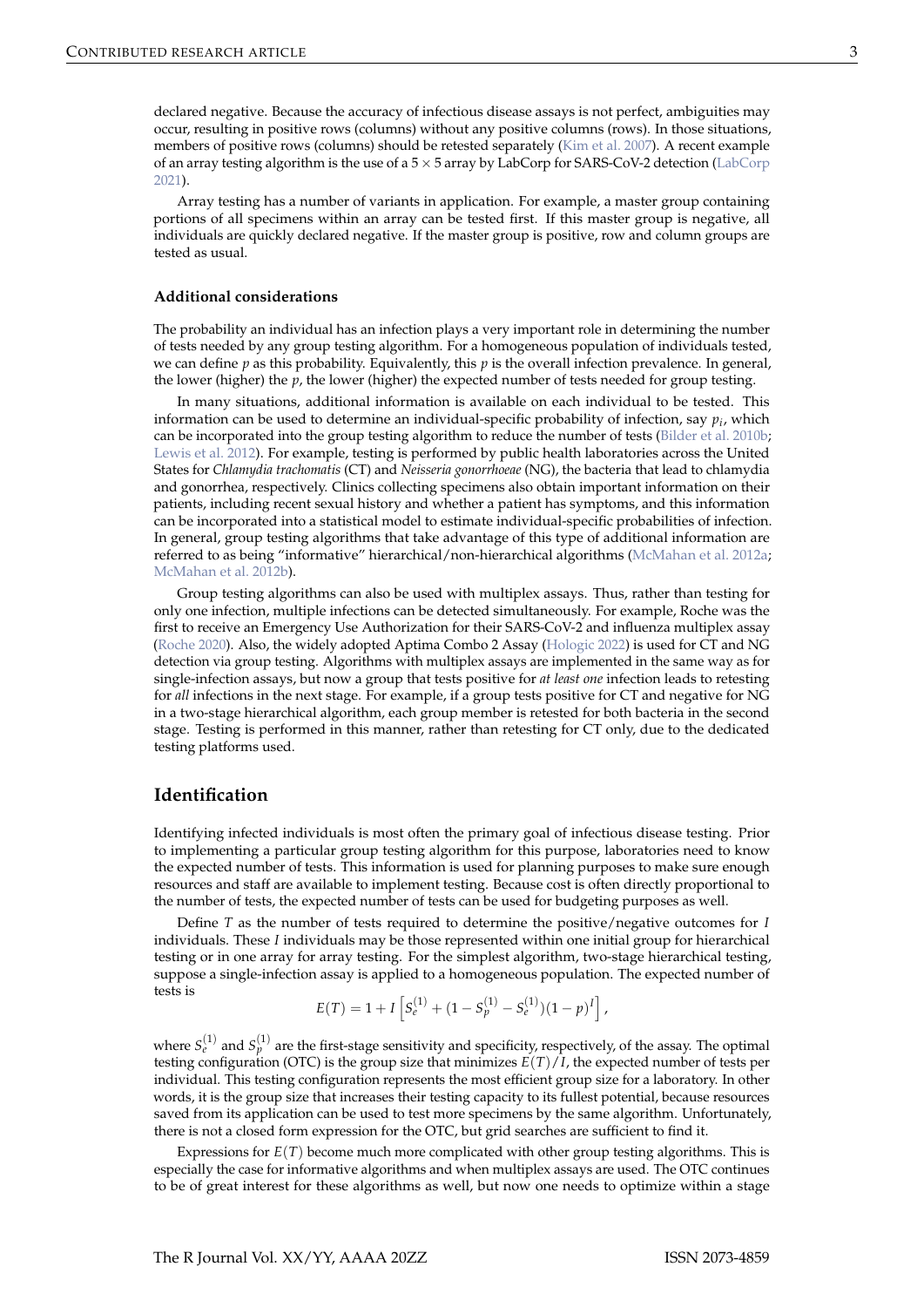<span id="page-3-1"></span><span id="page-3-0"></span>**Table 1:** Values for algorithm in opChar1() and opChar2(). A five-stage informative hierarchical algorithm (ID5) is also available for two infections. Informative array testing is not included for opChar2() because closed-form expressions of operating characteristics have not been proposed in the literature.

| algorithm                   | Description                           |
|-----------------------------|---------------------------------------|
| A2                          | Array testing                         |
| A2M                         | Array testing with master group       |
| D <sub>2</sub>              | Two-stage hierarchical                |
| D <sub>3</sub>              | Three-stage hierarchical              |
| D <sub>4</sub>              | Four-stage hierarchical               |
| IA <sub>2</sub>             | Informative array testing             |
| I <sub>D</sub> <sub>2</sub> | Two-stage, informative hierarchical   |
| ID <sub>3</sub>             | Three-stage, informative hierarchical |
| ID <sub>4</sub>             | Four-stage, informative hierarchical  |

(individuals could be put into groups of unequal sizes) and over multiple stages. We refer interested readers to the works of [Kim et al.](#page-14-8) [\(2007\)](#page-14-8), [McMahan et al.](#page-15-11) [\(2012a\)](#page-15-11), [McMahan et al.](#page-15-11) [\(2012a\)](#page-15-11); [Black et al.](#page-13-3) [\(2015\)](#page-13-3), [Bilder et al.](#page-13-4) [\(2019\)](#page-13-4), and [Hou et al.](#page-14-9) [\(2020\)](#page-14-9) for specific expressions and calculation details. These references also provide expressions for accuracy measures. This includes the pooling sensitivity, the probability a truly positive individual is found to be positive from the group testing algorithm, and the pooling specificity, the probability a truly negative individual is found to be negative from the group testing algorithm. These probabilities are not necessarily equal to an assay's stated sensitivity and specificity because individuals are tested in one or more groups. For example, the pooling sensitivity for a two-stage hierarchical algorithm can be shown to be  $S^{(1)}_\ell S^{(2)}_\ell$  , where  $S^{(2)}_\ell$  is the sensitivity of the assay at the second stage [\(Johnson et al.](#page-14-13) [1991,](#page-14-13) [Kim et al.](#page-14-8) [2007,](#page-14-8) and [Hitt](#page-14-14) [2020\)](#page-14-14).

#### **Main functions**

There are two main sets of functions in **binGroup2** used for identification. First, the opChar1() and opChar2() functions calculate operating characteristics for a group testing algorithm. These functions are for single-infection and two-infection assays, where the number in the name designates the number of infections. Calculations for three or more infection assays are discussed in the concluding section of the paper. The syntax for opChar1() is

```
opChar1(algorithm, p = NULL, probabilities = NULL, Se = 0.99,Sp = 0.99, hier.config = NULL, rowcol.sz = NULL, alpha = 2,
   a = NULL, print.time = TRUE, ...)
```
The required algorithm argument specifies the chosen group testing algorithm. Possible values for this argument are listed in Table [1.](#page-3-0) For example, a value of "D2" indicates two-stage hierarchical testing in a homogeneous population (the "D" is for its originator, Robert Dorfman). The remaining arguments are dependent on the algorithm chosen or are optional. To indicate the probability of infection, one value can be given for p or a vector of potentially different probabilities can be given for probabilities. Rather than providing a specific vector of probabilities, the p and alpha arguments can be used together for informative group testing algorithms to specify a beta distribution from which the expected values of order statistics are found. For this case, p represents the expected value of a beta random variable and alpha represents a shape parameter. This type of specification is helpful when probabilities of infection can be characterized well by a beta distribution.

For hierarchical algorithms, a group membership matrix [\(Bilder et al.](#page-13-4) [2019\)](#page-13-4) must be provided for hier.config to detail the testing of each individual. In this matrix, the rows correspond to the stages of testing, the columns correspond to each individual to be tested, and the cell values specify the group number of each individual at each stage. We provide an example of its use shortly. For non-hierarchical algorithms, the rowcol.sz argument must be provided for the row and column size of a square array.

Additional arguments include Se and Sp for the sensitivity and specificity of the assay, respectively. If a single value is given for one of these arguments, this value is used for each stage. Otherwise, a vector of values can be given in order of stage. The a argument specifies individuals for which to compute accuracy measures. By default, accuracy measures are computed for all individuals. Finally, print.time allows users to turn off information regarding the duration of calculations.

The opChar2() function follows a similar syntax so we do not provide it here. The main difference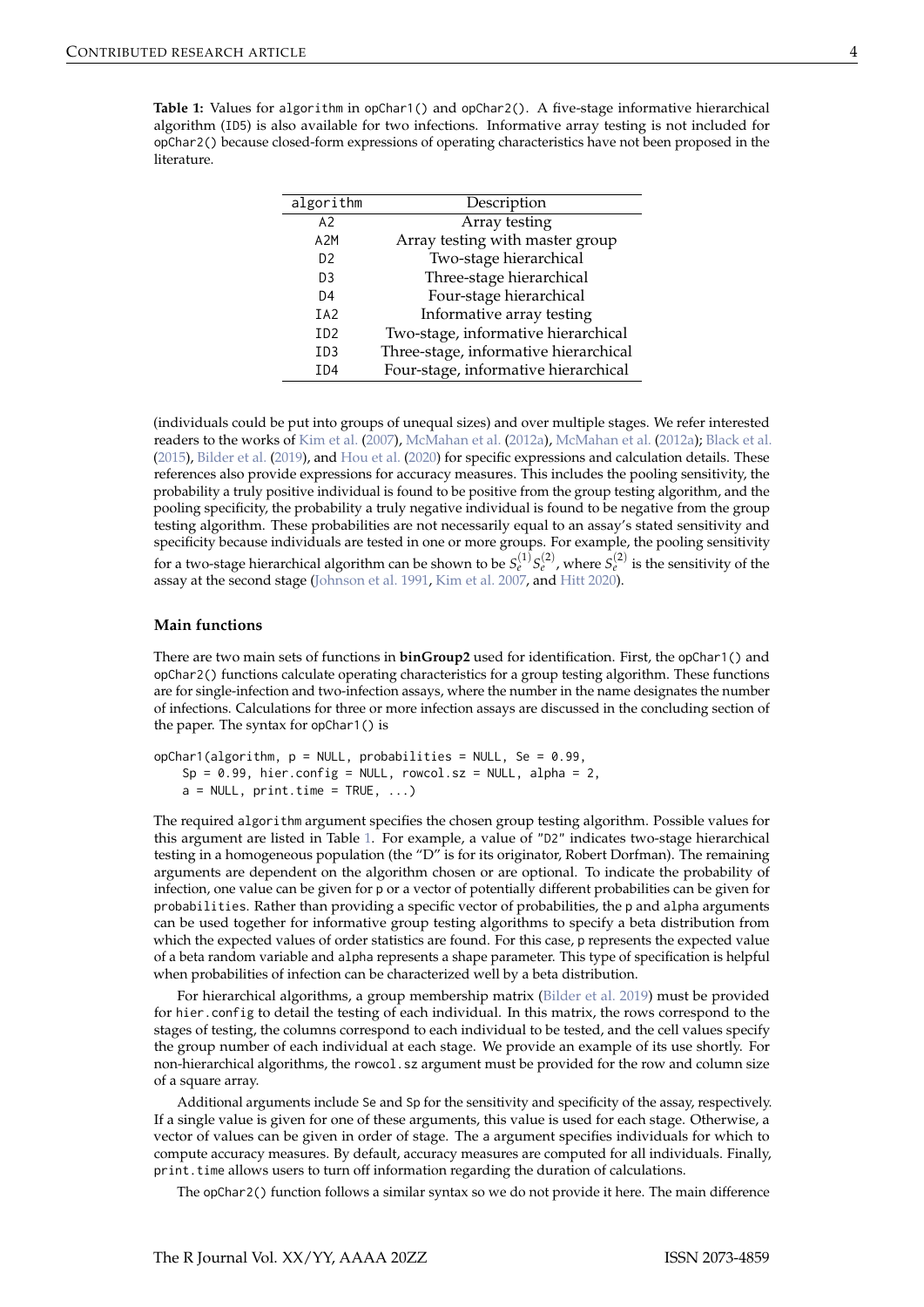<span id="page-4-0"></span>involves p becoming a vector of joint probabilities of infection. For example,  $p = (0.90, 0.03, 0.02, 0.05)$ represents  $(p_{-}, p_{+-}, p_{-+}, p_{++})$ , where  $p_{ab}$  is the probability of being positive/negative (+/−) for infections *a* and *b*. Also, the probabilities argument value becomes a  $4 \times I$  matrix of these probabilities. Similarly, the alpha argument becomes the parameter vector for a Dirichlet distribution.

The second set of functions are OTC1() and OTC2() that find the OTC corresponding to singleinfection and two-infection assays, respectively. The syntax for OTC1() is

```
OTC1(algorithm, p = NULL, probabilities = NULL, Se = 0.99, Sp = 0.99,
   group.sz, obj.fn = "ET", weights = NULL, alpha = 2, trace = TRUE,
   print.time = TRUE, ...
```
The syntax is similar to opChar1() as well, so we highlight the main differences only. There is no group membership matrix or row/column size specified because OTC1() searches for the OTC. Instead, the group.sz argument specifies the initial group sizes to search over. For example, a value of 3:10 searches over initial group sizes of 3 to 10 for hierarchical testing or array testing (row/column size).

The obj. fn argument of  $OTC1()$  indicates which objective function to minimize when searching for the OTC. Earlier in this section, we focused on using the expected number of tests per individual as this objective function obj.fn = "ET". While this is used most often in practice, other objective functions are possible [\(Hitt et al.](#page-14-1) [2019\)](#page-14-1). For example, [Graff and Roeloffs](#page-14-15) [\(1972\)](#page-14-15) proposed to minimize a linear combination of the expected number of tests and the number of misclassified individuals (false positives, false negatives). This objective function is specified using "GR", and the coefficients in this linear combination are given in the weights argument.

The OTC2() function follows a similar syntax as OTC1() with changes like those for opChar2() compared to opChar1(). We next provide examples using these functions for current group testing applications.

#### **Operating characteristics**

We illustrate the use of opChar1() for the three-stage hierarchical testing algorithm of [Lohse et al.](#page-15-10) [\(2020\)](#page-15-10). The group membership matrix for this application is the  $3 \times 30$  matrix below.

```
> group.member <- matrix(data = c(rep(1, times = 30), rep(1:3, each = 10),
     1:30), nrow = 3, ncol = 30, byrow = TRUE)
> group.member[, 11]
```
[1] 1 2 11

For example, the 11th individual is tested initially in a group of size 30 that includes every specimen (one group overall). In the second stage, this individual is tested in the second sub-group of 10 individuals if its first-stage group is positive. In the third stage, this individual is tested separately if its second-stage group is positive.

We need to specify  $p$  or  $p_i$  for each individual. In actual practice, these values will be unknown. However, very good point estimates are usually available from past testing results in high volume clinical specimen settings where group testing is used. For the [Lohse et al.](#page-15-10) [\(2020\)](#page-15-10) application, the observed prevalence of SARS-CoV-2 was 0.0193, so we use this value here for *p*. By specifying "D3" for algorithm to represent three-stage hierarchical testing, we invoke opChar1() as follows.

```
> library(package = "binGroup2")
> save.Lohse <- opChar1(algorithm = "D3", p = 0.0193, Se = 1, Sp = 1,
    hier.config = group.member, print.time = FALSE)
> summary(save.Lohse)
```
Algorithm: Non-informative three-stage hierarchical testing

```
Testing configuration:
Stage 1: 30
Stage 2: 10,10,10
Expected number of tests: 7.64
Expected number of tests per individual: 0.2547
Accuracy for individuals:
    PSe PSp PPPV PNPV Individuals
```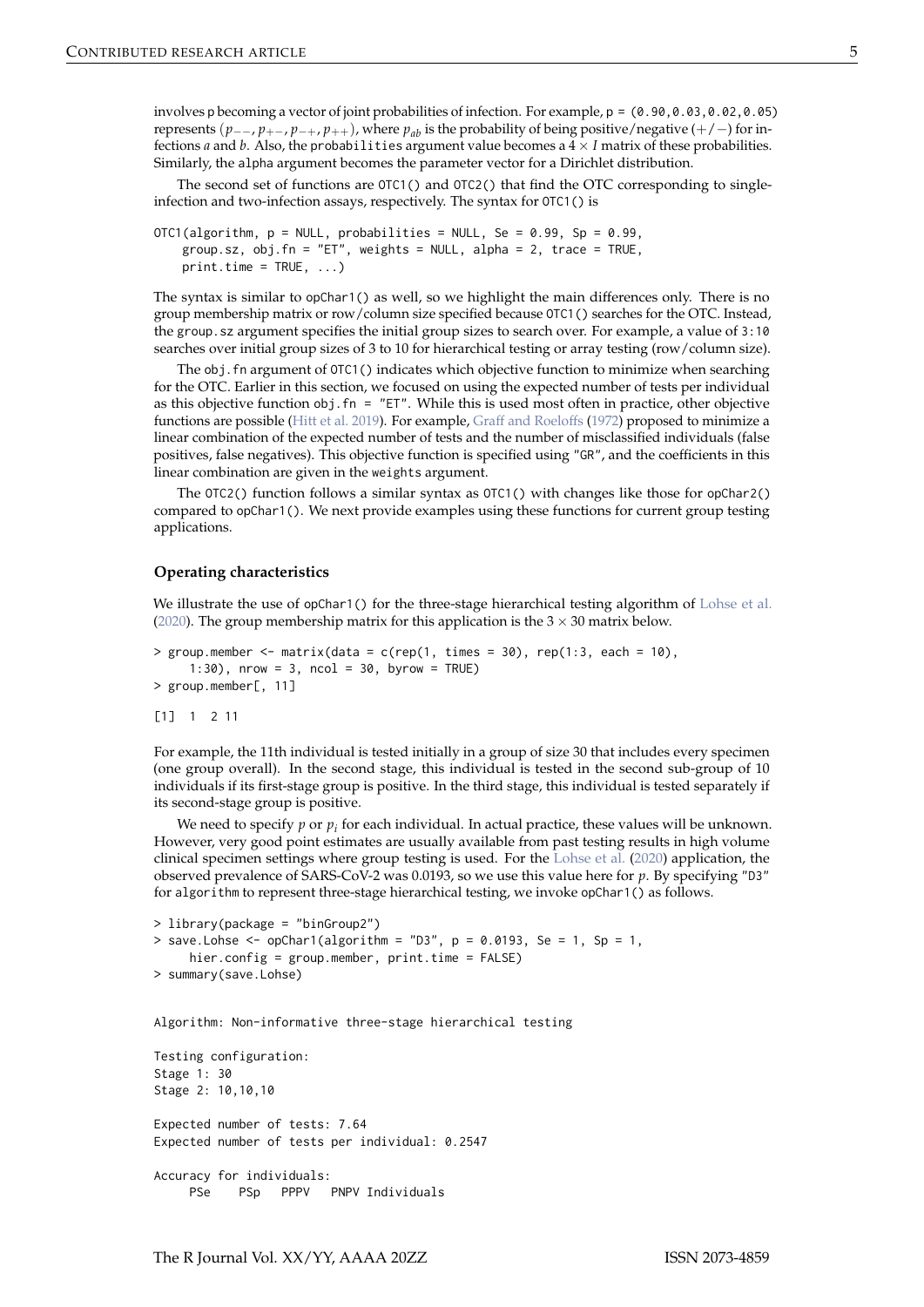<span id="page-5-0"></span>1 1.0000 1.0000 1.0000 1.0000 All

Overall accuracy of the algorithm: PSe PSp PPPV PNPV 1 1.0000 1.0000 1.0000 1.0000

PSe denotes the pooling sensitivity. PSp denotes the pooling specificity. PPPV denotes the pooling positive predictive value. PNPV denotes the pooling negative predictive value.

The sensitivity (Se) and the specificity (Sp) are set to 1 for each stage because the assay accuracy is not stated in [Lohse et al.](#page-15-10) [\(2020\)](#page-15-10) or in the product insert of the assay [\(Diagnostics](#page-14-16) [2022\)](#page-14-16). While the algorithm's accuracy values produced will not be useful, this approach is often followed in practice to focus on the expected number of tests regardless of false positives/negatives.

The generic summary() function uses the corresponding method function for the class to summarize the operating characteristics. For example, the expected number of tests per individual is  $E(T)/I =$ 0.2547. A more compact summary based on the expected number of tests is available with ExpTests().

> ExpTests(save.Lohse)

ExpTests ExpTestsPerIndividual PercentReductionTests PercentIncreaseTestCap 1 7.6403 0.2547 74.53 292.66

Group testing requires  $1 - E(T)/I = 75%$  fewer tests on average than testing each specimen separately. In turn, this leads to a  $100\{1/[E(T)/I] - 1\}$ % = 293% increase in testing capacity on average when applying the algorithm to a continuous stream of specimens. This type of large increase in testing capacity is why laboratories have implemented group testing during the COVID-19 pandemic.

Our second example focuses on the Aptima Combo 2 Assay and its use by the State Hygienic Laboratory (SHL) at the University of Iowa. The SHL tests thousands of female swab specimens each year in groups of size four using a two-stage hierarchical algorithm. We focus here instead on their male urine specimens because group testing is not currently implemented. The reason is due to concern that their infection prevalence may be too large for group testing to be beneficial. [Bilder et al.](#page-13-4) [\(2019\)](#page-13-4) provided a Dirichlet distribution with parameter vector  $\alpha = (10.99, 0.18, 2.04, 0.31)$  to describe a vector of the joint probabilities of infection for CT and NG that take into account risk factors, such as symptoms and exposure to an infected individual. Using a first-stage group size of 5, we want to calculate how well three-stage hierarchical testing would perform when allowing for differences among probabilities of infection for individuals. To begin, we simulate what one potential set of probabilities of infection could be using the Dirichlet distribution and the rdirichlet() function of the **[rBeta2009](https://CRAN.R-project.org/package=rBeta2009)** package [\(Cheng et al.](#page-13-5) [2012\)](#page-13-5). These probabilities are ordered by the probability of having at least one infection.

```
> library(package = "rBeta2009")
> set.seed(3789)
> p. unordered \leq t (rdirichlet(n = 5, shape = c(10.99, 0.18, 2.04, 0.31)))
> p.ordered <- p.unordered[, order(1 - p.unordered[1, ])]
> round(p.ordered, 4)
       [0,1] [0,2] [0,3] [0,4] [0,5]
```
[1,] 0.9714 0.8841 0.8356 0.8291 0.7009 [2,] 0.0001 0.0006 0.0000 0.0238 0.0000 [3,] 0.0274 0.0879 0.1643 0.1292 0.2991 [4,] 0.0011 0.0274 0.0001 0.0178 0.0000

Next, we create the group membership matrix for three-stage informative hierarchical testing using the OTC found in [Bilder et al.](#page-13-4) [\(2019\)](#page-13-4). Because individuals 4 and 5 are tested separately in the second stage, a NA is used for them in the third stage of the group membership matrix.

```
> group.member \leq matrix(data = c(rep(1, times = 5), 1, 1, 1, 2, 3, 1, 2,
    3, NA, NA), nrow = 3, ncol = 5, byrow = TRUE)
> group.member
    [0,1] [0,2] [0,3] [0,4] [0,5][1,] 1 1 1 1 1
[2,] 1 1 1 2 3
```
[3,] 1 2 3 NA NA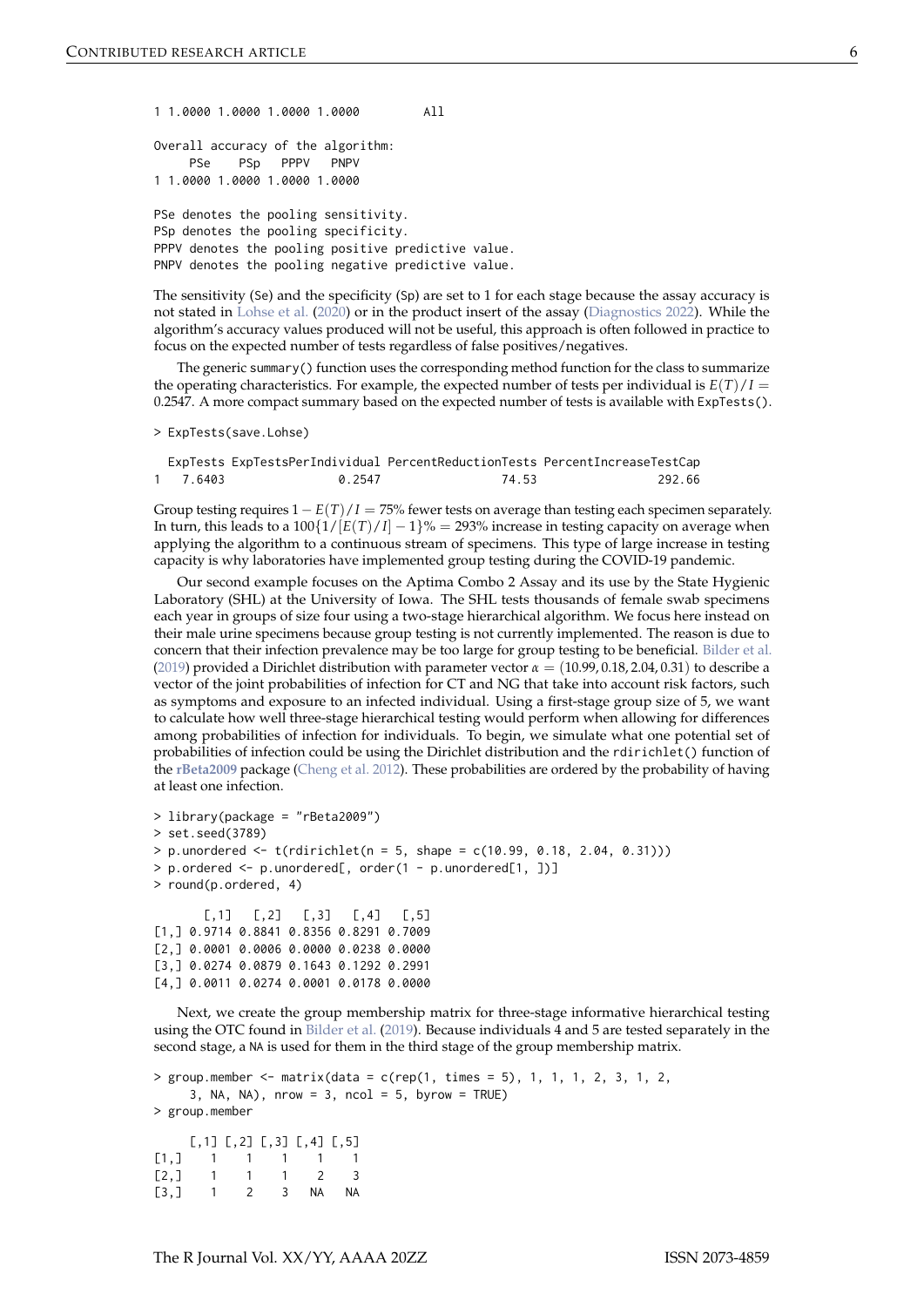<span id="page-6-0"></span>Lastly, the opChar2() function calculates the operating characteristics for the algorithm. The Se and Sp matrices provide the sensitivity and specificity values, respectively, for each infection at each stage [\(ICBSS](#page-14-17) [2014\)](#page-14-17). Because these accuracies are equal across the stages, the sensitivity (specificity) for CT and NG could be instead included as a single vector of length 2 for the Se (Sp) argument of opChar2(). Alternatively, if accuracies were different across stages, the full matrices provide a general way to include this information.

```
> Se <- matrix(data = rep(c(0.979, 0.985), times = 3), nrow = 2, ncol = 3,
    dimnames = list(Inflection = 1:2, Stage = 1:3))> Sp <- matrix(data = rep(c(0.985, 0.996), times = 3), nrow = 2, ncol = 3,
    dimnames = list(Inflection = 1:2, Stage = 1:3))> save.SHL <- opChar2(algorithm = "ID3", probabilities = p.ordered, Se = Se,
    Sp = Sp, hier.config = group.member, print.time = FALSE)
> summary(save.SHL)
```
Algorithm: Informative three-stage hierarchical testing

Testing configuration: Stage 1: 5 Stage 2: 3,1,1 Expected number of tests: 3.59 Expected number of tests per individual: 0.7182 Disease 1 accuracy for individuals: PSe PSp PPPV PNPV Individuals 1 0.9770 0.9958 0.2111 1.0000 1 2 0.9778 0.9961 0.8784 0.9994 2 3 0.9784 0.9958 0.0124 1.0000 3 4 0.9729 0.9915 0.8330 0.9988 4 5 0.9787 0.9913 0.0012 1.0000 5 Disease 2 accuracy for individuals: PSe PSp PPPV PNPV Individuals 1 0.9585 0.9990 0.9643 0.9988 1 2 0.9633 0.9992 0.9940 0.9952 2 3 0.9575 0.9994 0.9969 0.9917 3 4 0.9725 0.9979 0.9879 0.9953 4 5 0.9714 0.9984 0.9961 0.9879 5 Overall accuracy of the algorithm: PSe PSp PPPV PNPV 1 0.9749 0.9941 0.7039 0.9996 2 0.9669 0.9988 0.9931 0.9941 PSe denotes the pooling sensitivity. PSp denotes the pooling specificity. PPPV denotes the pooling positive predictive value. PNPV denotes the pooling negative predictive value.

The expected number of tests per individual is 0.7182. Because this value is less than 1, group testing would be better on average than testing each individual separately. The PSe and PSp values in the output are the pooling sensitivity and specificity, respectively. Additionally, values are given for the pooling positive predictive value (PPPV) and the pooling negative predictive value (PNPV) (see [Altman and Bland](#page-12-4) [1994](#page-12-4) and [Hitt et al.](#page-14-1) [2019\)](#page-14-1).

Of course, not every set of 5 individuals has these 5 joint probabilities of infection. When this group testing algorithm was applied to the data from which the Dirichlet distribution was estimated, [Bilder et al.](#page-13-4) [\(2019\)](#page-13-4) showed that the number of tests decreased by approximately 26% on average.

#### **Optimal testing configuration**

Returning to the three-stage hierarchical algorithm of [Lohse et al.](#page-15-10) [\(2020\)](#page-15-10), suppose again that  $p = 0.0193$ . The OTC is found using the following code.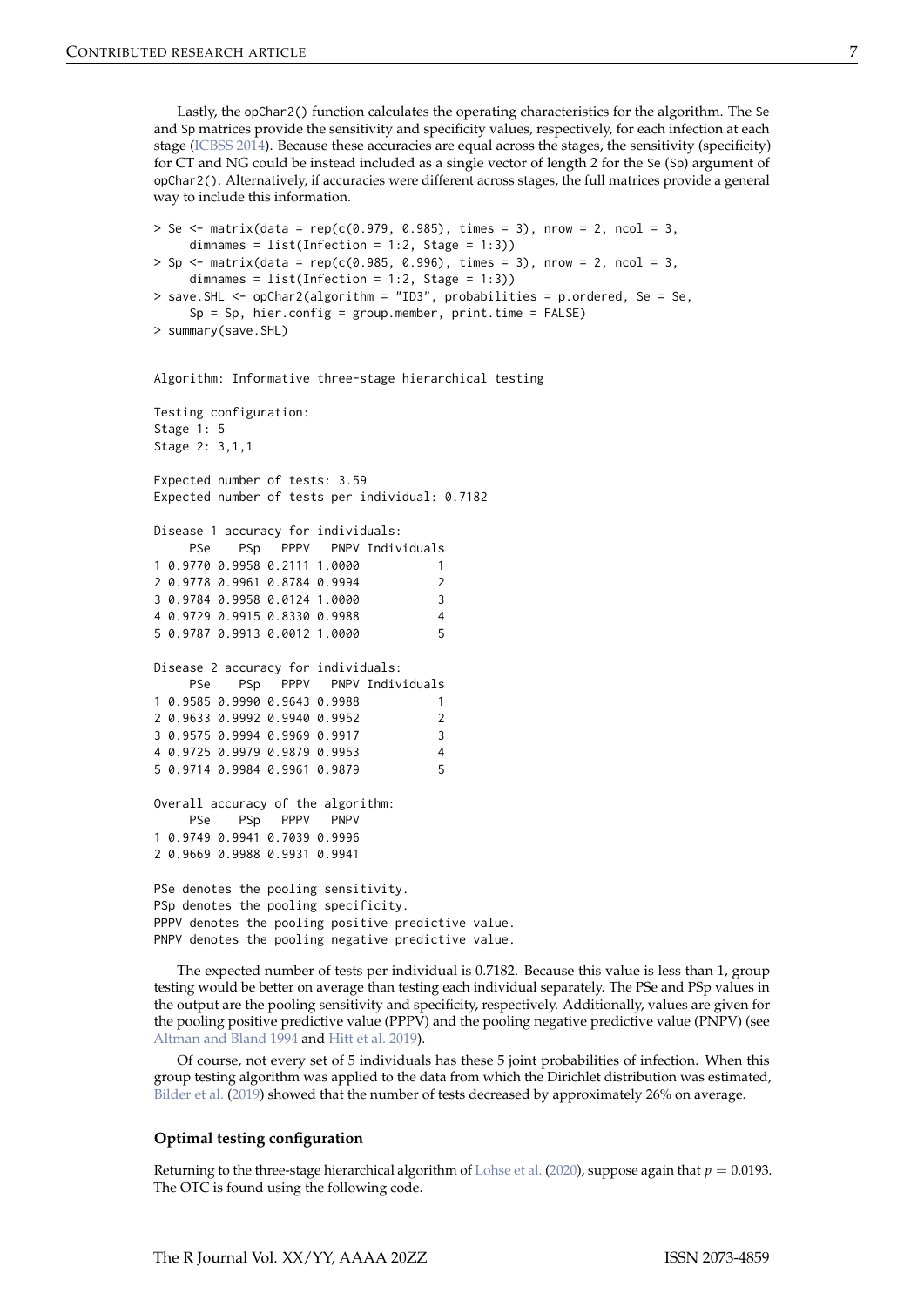<span id="page-7-0"></span> $>$  OTC. Lohse <- OTC1(algorithm = "D3", p = 0.0193, Se = 1, Sp = 1, group.sz =  $3:20$ , obj.fn = "ET", print.time = FALSE)

```
Initial Group Size = 3
Initial Group Size = 4
Initial Group Size = 5
Initial Group Size = 6
Initial Group Size = 7
Initial Group Size = 8
Initial Group Size = 9
Initial Group Size = 10
Initial Group Size = 11
Initial Group Size = 12
Initial Group Size = 13
Initial Group Size = 14
Initial Group Size = 15
Initial Group Size = 16
Initial Group Size = 17
Initial Group Size = 18
Initial Group Size = 19
Initial Group Size = 20
```

```
> summary(OTC.Lohse)
```
Algorithm: Non-informative three-stage hierarchical testing

Optimal testing configuration: Stage 1 Stage 2 ET 16 4, 4, 4, 4 Expected number of tests: E(T) Value ET 3.27 0.2045 E(T) denotes the expected number of tests. Value denotes the objective function value per individual. Overall accuracy of the algorithm:

PSe PSp PPPV PNPV ET 1.0000 1.0000 1.0000 1.0000

PSe denotes the pooling sensitivity. PSp denotes the pooling specificity. PPPV denotes the pooling positive predictive value. PNPV denotes the pooling negative predictive value.

The summary() function summarizes the OTC. The first-stage group size is 16, the second stage has 4 groups of size 4, and the third stage uses individual testing. The expected number of tests per individual is 0.2045. Therefore, the OTC decreases the expected number of tests per individual further by almost 20% ((0.2547 − 0.2045)/0.2547) over the testing configuration used by [Lohse et al.](#page-15-10) [\(2020\)](#page-15-10). In terms of expected test capacity, one can show with ExpTests(OTC.Lohse) that the OTC leads to a 389% increase in testing capacity when compared to testing each specimen separately. Again, this is significantly better than the testing configuration chosen by [Lohse et al.](#page-15-10) [\(2020\)](#page-15-10) and helps to show the importance of choosing a testing configuration.

The OTC1() function searches for the optimal set of group sizes at *each* first-stage group size specified in the group.sz argument. By default, the function's progress is printed during its running (trace = TRUE). We take this approach to finding the OTC, rather than optimizing over all group sizes initially, because a laboratory may prefer a sub-optimal testing configuration due to their work environment. The Config() function provides information about these sub-optimal testing configurations. This function extracts each of the best testing configurations by initial group size and returns them as a data frame sorted by the value of the objective function  $(E(T)/I)$  because the default was used in  $OTC1()$ ).

> Config(OTC.Lohse)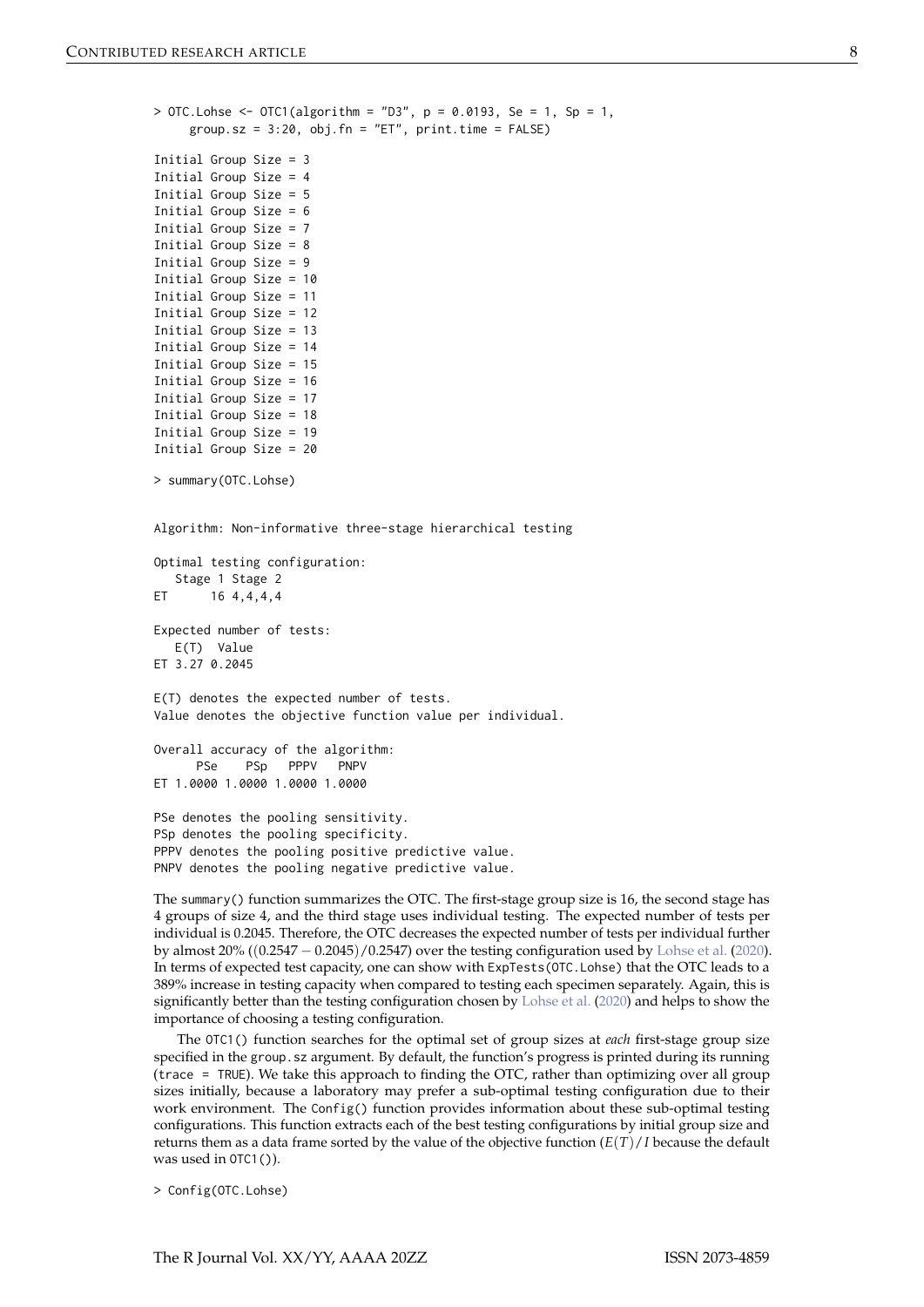<span id="page-8-1"></span><span id="page-8-0"></span>

**Figure 1:** Expected number of tests per individual as a function of infection prevalence. Three-stage hierarchical testing using the OTC is not plotted for prevalences greater than 0.10 because two stages results in a lower expected number of tests.

| $\mathbf{I}$ | config ET value PSe PSp PPPV PNPV          |  |  |         |
|--------------|--------------------------------------------|--|--|---------|
| 1 16         | 4, 4, 4, 4 3. 2714 0. 2045 1 1 1 1         |  |  |         |
|              | 2 17 5, 4, 4, 4 3, 4922 0. 2054 1 1 1 1    |  |  |         |
|              | 3 15 4, 4, 4, 3 3.0842 0.2056 1 1 1 1      |  |  |         |
|              | 4 20 4, 4, 4, 4, 4 4, 1138 0. 2057         |  |  | 1 1 1 1 |
|              | 5 19 4, 4, 4, 4, 3 3.9176 0.2062 1 1 1 1 1 |  |  |         |

Adding top.overall = TRUE to Config() provides the same information but with the top testing configurations overall rather than for each initial group size.

The most efficient outcome from the OTC depends on the chosen value of *p*. As mentioned earlier in this section, very good point estimates for *p* are often available. Still, it would be of interest to determine what would occur for other choices of *p*. The **binGroup2** package provides the tools needed by experienced R users for this more in depth examination. Our Appendix A provides additional code using OTC1() to produce Figure [1.](#page-8-0) The testing configuration chosen by [Lohse et al.](#page-15-10) [\(2020\)](#page-15-10) is never optimal. In fact, two-stage hierarchical group testing is more efficient than [Lohse et al.](#page-15-10) [\(2020\)](#page-15-10) for  $p > 0.03$ .

Our second example focuses on SARS-CoV-2 detection again, but now in the context of LabCorp's array testing. [LabCorp](#page-14-3) [\(2021\)](#page-14-3) examined the potential performance of their approach using possible prevalences between 0.001 and 0.15, so we begin with using a prevalence of 0.05. Also, [LabCorp](#page-14-3) [\(2021\)](#page-14-3) estimates that approximately 0.023 of all positives would be missed using array testing rather than individual testing. This is not quite the sensitivity of the assay, but we will use 0.977 and 1 as the sensitivity for the first and second stages, respectively, for illustration purposes. We will also use 1 as the specificity for illustration purposes. The expected number of tests per individual for the algorithm is found first using opChar1() with algorithm =  $"A2"$ .

```
> save.LabCorp <- opChar1(algorithm = "A2", p = 0.05, rowcol.sz = 5,
    Se = c(1 - 0.023, 1), Sp = 1, print.time = FALSE)
> ExpTests(save.LabCorp)
 ExpTests ExpTestsPerIndividual PercentReductionTests PercentIncreaseTestCap
1 12.0763 0.4831 51.69 107.02
```
The expected number of tests per individual is 0.48, resulting in an expected 107% increase in testing capacity.

Could LabCorp do better? Below is the code used to find the OTC for a range of group sizes from 3 to 10 with array testing.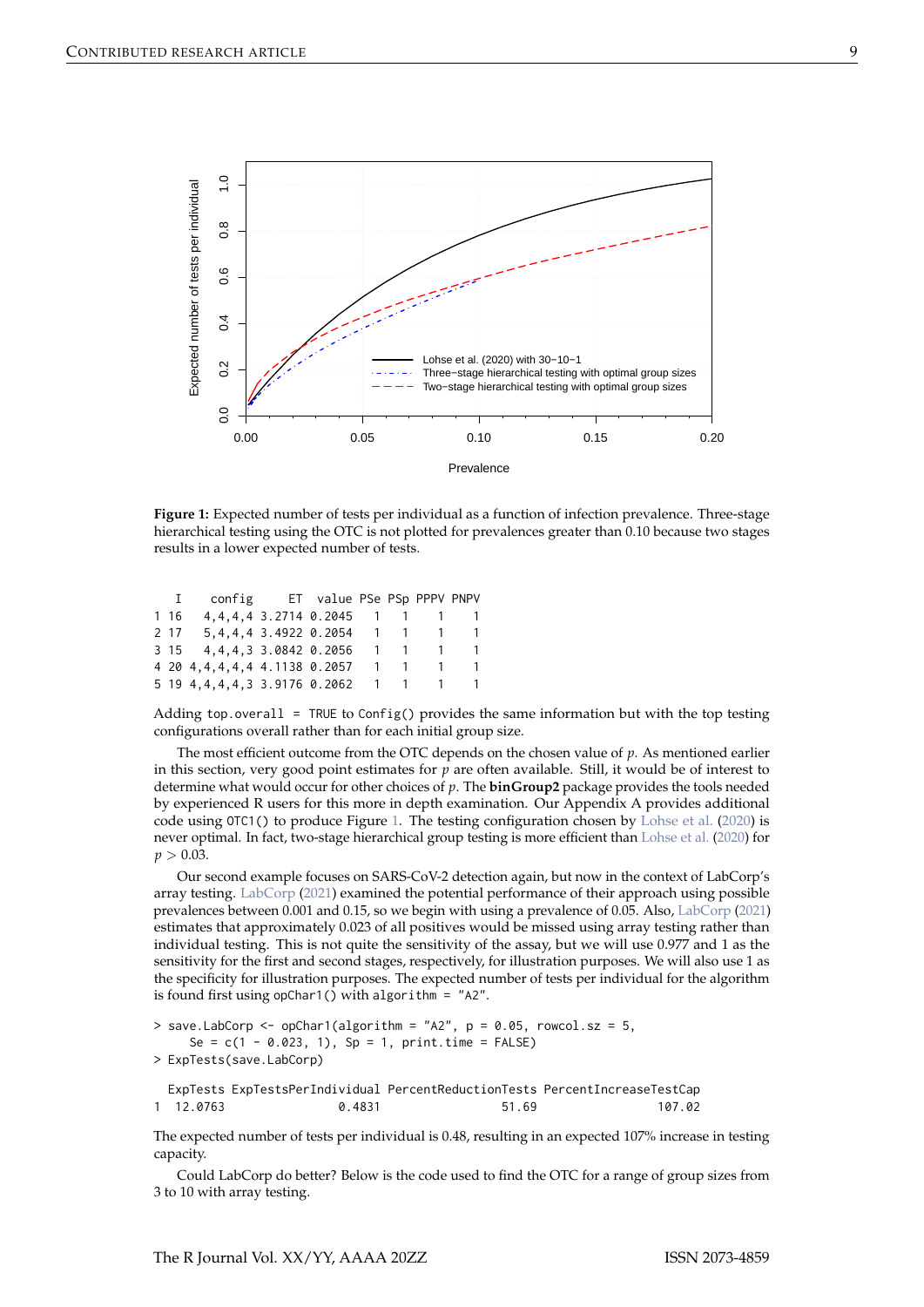```
> OTC. LabCorp. Array <- OTC1 (algorithm = "A2", p = 0.05, Se = c(0.977,
    1), Sp = 1, group.sz = 3:10, obj.fn = "ET", trace = FALSE,
    print.time = FALSE)
> summary(OTC.LabCorp.Array)
Algorithm: Non-informative array testing without master pooling
Optimal testing configuration:
  Row/column size Array size
ET 10 100
Expected number of tests:
   E(T) Value
ET 37.20 0.3720
E(T) denotes the expected number of tests.
Value denotes the objective function value per individual.
Overall accuracy of the algorithm:
     PSe PSp PPPV PNPV
ET 0.9550 1.0000 1.0000 0.9976
PSe denotes the pooling sensitivity.
PSp denotes the pooling specificity.
PPPV denotes the pooling positive predictive value.
PNPV denotes the pooling negative predictive value.
> ExpTests(OTC.LabCorp.Array)
      ExpTests ExpTestsPerInd PercentReductionTests PercentIncreaseTestCap
opt.ET 37.1953 0.3720 62.80 168.85
```
The OTC for array testing is a  $10 \times 10$  array that has an expected number of tests per individual of 0.37 and an increase in testing capacity of 169%. This is a significant improvement over the  $5 \times 5$  array. One could perform similar calculations using two-stage hierarchical testing with algorithm = "D2" in OTC1. This results in an OTC that uses an initial group size of 5 and leads to an expected number of tests per individual of 0.42.

Because these calculations rely on  $p = 0.05$ , we include results and the corresponding more advanced code to investigate additional values of  $p$  in Appendix B. In most cases, the  $5 \times 5$  array is not the OTC.

#### **Additional functions**

Not all group testing algorithms fit well within a general computing framework. For this reason, we include a few additional functions outside of those discussed previously. In particular, the halving() and Sterrett() functions provide alternative ways to use hierarchical testing algorithms. The former function calculates operating characteristics when positive testing groups are split only in half [\(Litvak](#page-14-18) [et al.](#page-14-18) [1994;](#page-14-18) [Black et al.](#page-13-6) [2012\)](#page-13-6). The latter function calculates operating characteristics for algorithms that retest only one specimen at a time from a positive group [\(Sterrett](#page-15-13) [1957;](#page-15-13) [Bilder et al.](#page-13-7) [2010a\)](#page-13-7). Once a positive is found, the remaining specimens are retested again in a group. The idea behind this strategy is there will likely be only one positive (or few positives) in the original group.

## **Conclusion**

The **binGroup2** package provides researchers and laboratories with the statistical tools needed to implement group testing most effectively. An earlier version of this package was used as well by *The New York Times* to help readers understand the benefits from group testing during the COVID-19 pandemic [\(Bui et al.](#page-13-8) [2020\)](#page-13-8). Similar to [Bilder et al.](#page-13-2) [\(2010b\)](#page-13-2), we encourage researchers to submit their own functions to us to be included within the package. This will allow users to have one overall package rather than many packages that may duplicate the work of others.

The identification functions are for one and two-infection assays. While there are a few three and four-infection assays for infectious disease detection that have been recently released (e.g., the BD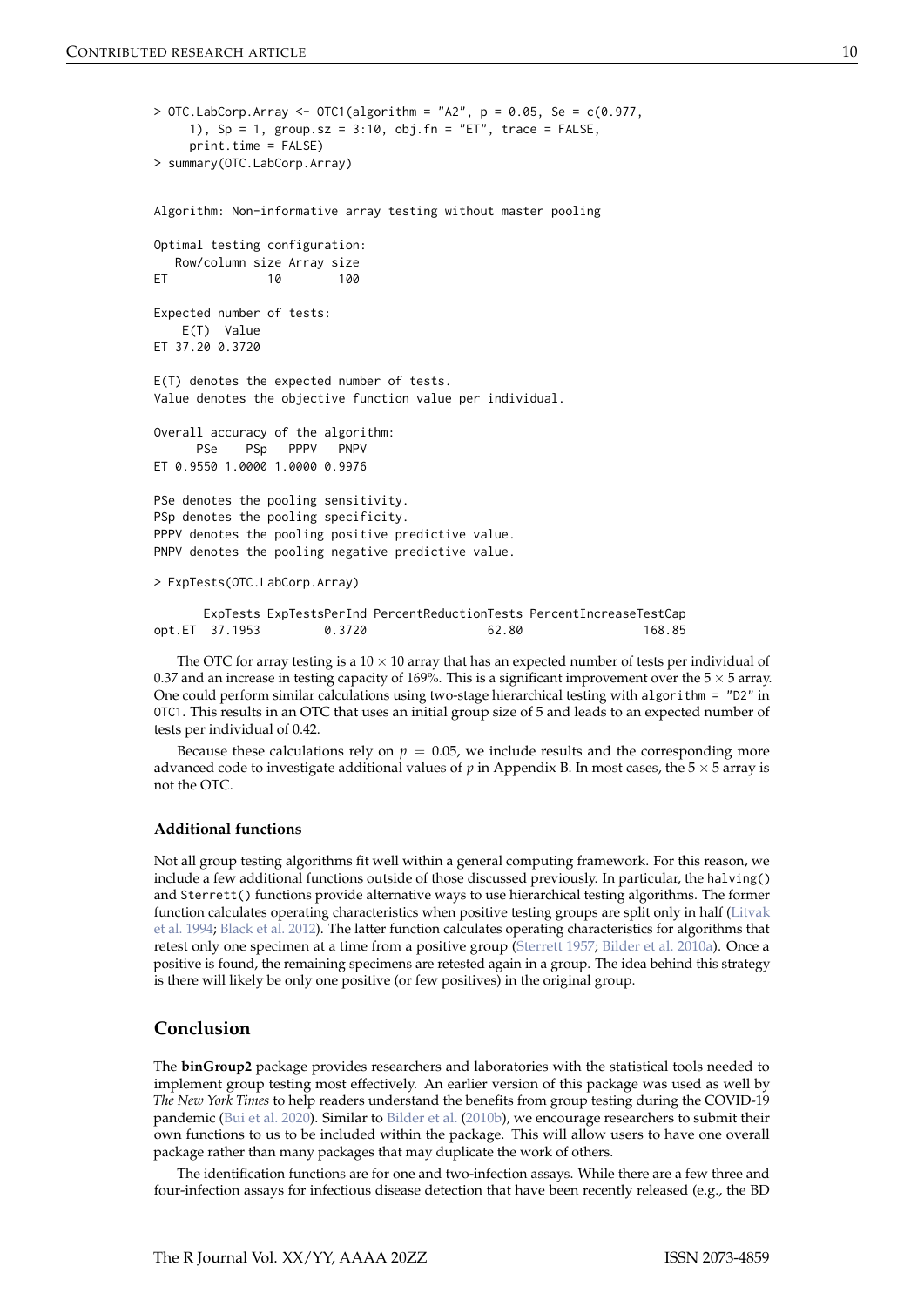<span id="page-10-0"></span>Max CT/GC/TV assay [\(BD](#page-13-9) [2022\)](#page-13-9) that tests for pathogens which lead to chlamydia, gonorrhea, and trichomoniasis), these assays are used currently much less than single and two-infection assays. Also, derivations for operating characteristics become much more complex for more than two infections, so there are no closed-form expressions available for these types of assays. For example, [Hou et al.](#page-14-9) [\(2020\)](#page-14-9) needed Monte Carlo simulation for a three-infection assay. We anticipate that it will be useful to include Monte Carlo simulation-based estimates of operating characteristics in future versions of **binGroup2** as these types of multiplex assays become more widely used. New research is needed though to find efficient computational approaches when searching for the OTC due to these simulation aspects.

While not the focus of this paper, the estimation functions from **binGroup** have been simplified and expanded upon using a coherent style. The new propCI() function combines three previous functions into one to calculate point estimates and confidence intervals for an infection prevalence. The new propDiffCI() provides similar functionality for the difference of two infection prevalences. Both functions incorporate new research since [Bilder et al.](#page-13-2) [\(2010b\)](#page-13-2). In particular, the bias correction methods of [Hepworth and Biggerstaff](#page-14-19) [\(2017\)](#page-14-19) are included to account for the long-standing problem of bias for point estimates in group testing [\(Swallow](#page-15-14) [1985\)](#page-15-14). The gtReg() function combines three previous **binGroup** functions used to estimate regression models with group testing data that arise from different testing algorithms. The gtSim() function also combines three previous **binGroup** functions to simulate group testing data with covariates that can arise from different testing algorithms.

### **Acknowledgments**

The authors thank Jeffrey Benfer and Kristopher Eveland at the SHL and Peter Iwen and Baha Abdalhamid at the Nebraska Public Health Laboratory for their consultation on CT/NG and SARS-CoV-2 testing. This research was supported by Grant R01 AI121351 from the National Institutes of Health. The views expressed in this article are those of the authors and do not necessarily reflect the official policy or position of the United States Air Force Academy, the Air Force, the Department of Defense, or the U.S. Government.

## **Appendix A: Details for Figure [1](#page-8-0)**

The code in this appendix creates Figure [1.](#page-8-0) This figure presents a comparison of the three-stage hierarchical testing algorithm of [Lohse et al.](#page-15-10) [\(2020\)](#page-15-10) to using the OTC for two- and three-stage hierarchical testing. We use the OTC1() function to find the OTCs for the prevalences of 0.001, 0.005, and 0.01 to 0.20 by 0.01 with a maximum group size of 64. The large number of prevalences and large group sizes will result in a significant amount of computational time. For readers interested in testing the code, we recommend using a few prevalence values and a maximum group size of 30 instead as given in the code here.

```
> # Use these prevalences when testing the code
> p \text{ .seq} \leq seq (from = 0.05, to = 0.06, by = 0.01)> # Prevalences used in the paper: c(0.001, 0.005, \text{seq}(\text{from} => # 0.01, to = 0.20, by = 0.01)
\overline{\phantom{a}}> # Group membership matrix for Lohse et al. (2020)
> group.member <- matrix(data = c(rep(1, times = 30), rep(1:3,
     each = 10), 1:30), nrow = 3, ncol = 30, byrow = TRUE)
\ddot{ }> # Save results from for loop here
> save.res \leq matrix(data = NA, nrow = length(p.seq), ncol = 7)
> save.res.SecondOf3Stages <- matrix(data = NA, nrow = length(p.seq),
     ncol = 2\overline{\phantom{a}}> counter <- 1
>
> # Use this group size when testing the code
> max.gp.size <-30> # Maximum group size used in the paper: 64
>
> for (p in p.seq) {
     # Lohse et al. (2020) 30-10-1 testing configuration
     res.Lohse \leq opChar1(algorithm = "D3", p = p, Se = 1, Sp = 1,
```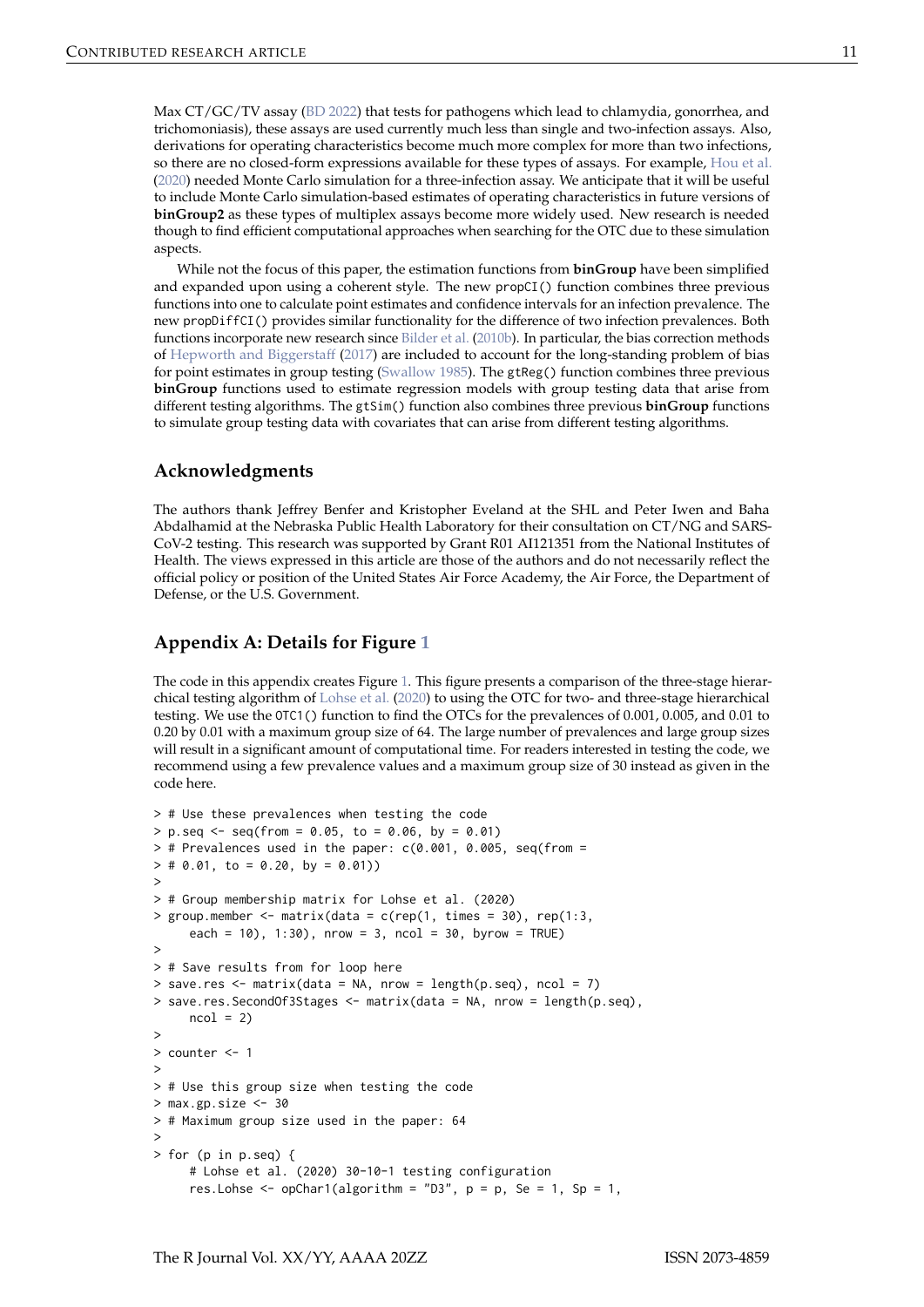```
hier.config = group.member, print.time = FALSE)
     # Find OTCs for two- and three-stage hierarchical testing
     res.D2 <- OTC1(algorithm = "D2", p = p, Se = 1, Sp = 1, group.sz = 3:max.gp.size,
         obj.fn = "ET", trace = FALSE, print.time = FALSE)
     res.D3 <- OTC1(algorithm = "D3", p = p, Se = 1, Sp = 1, group.sz = 3:max.gp.size,
         obj.fn = "ET", trace = FALSE, print.time = FALSE)# Save results
     save.res[counter, ] <- c(p, res.Lohse$Config$Stage1, res.Lohse$value,
         res.D2$opt.ET$OTC$Stage1, res.D2$opt.ET$value, res.D3$opt.ET$OTC$Stage1,
         res.D3$opt.ET$value)
     save.res.SecondOf3Stages[counter, ] <- c(p, paste(res.D3$opt.ET$OTC$Stage2,
         collapse = " "")counter <- counter + 1
 }
>
> # Expected number of tests per individual and corresponding
> # group sizes
> colnames(save.res) <- c("p", "LohseSize", "LohseEff", "TwoStage.Stage1",
     "TwoStageEff", "ThreeStage.Stage1", "ThreeStageEff")
> save.res2 <- as.data.frame(save.res)
> save.res2$ThreeStage.Stage2 <- save.res.SecondOf3Stages[, 2]
>
> # Compare the expected number of tests per individual
> plot(x = save.res2$p, y = save.res2$LohseEff, type = "l", xlab = "Prevalence",ylab = "Expected number of tests per individual", col = "black",
     panel.first = grid(), ylim = c(0, 1.1), 1wd = 2, yaxs = "i",x \text{ axis} = "i", x \text{ lim} = c(0, 0.2))> lines(x = save.res2$p, y = save.res2$TwoStageEff, lwd = 2, lty = "longdash",
     col = "red")>
> # Check if two-stage is more efficient than three-stage. If
> # so, don't plot because a laboratory would not want to
> # implement three stages if this occurred.
> check <- save.res2$TwoStageEff > save.res2$ThreeStageEf
> lines(x = save.res2$p[check], y = save.res2$ThreeStageEff[check],
     1wd = 2, 1ty = "dotdash", col = "blue")>
> axis(side = 1, at = seq(from = 0, to = 0.2, by = 0.01), tck = -0.01,
     labels = FALSE)> legend(x = 0.05, y = 0.3, legend = c("Lohse et al. (2020) with 30-10-1".
     "Three-stage hierarchical testing with optimal group sizes",
     "Two-stage hierarchical testing with optimal group sizes"),
     lty = c("solid", "dotdash", "longdash"), bty = "n", bg = "white",
     col = c("black", "blue", "red"), \lnot i = 2, \nseg. len = 4, \nceex = 0.9)
```
## **Appendix B: LabCorp's array testing**

[LabCorp](#page-14-3) [\(2021\)](#page-14-3) described the use of arrays for up to size  $5 \times 5$ . We present code in this appendix to create Figure [2](#page-13-10) that provides evidence that a  $5 \times 5$  array size is not an optimal choice. For this plot, we calculated the OTC for array testing by minimizing the expected number of tests per individual for the prevalences of 0.001, 0.005, and 0.01 to 0.20 by 0.01. Because two-stage hierarchical testing is also frequently used for SARS-CoV-2 detection, we also found the OTC for this algorithm. Throughout these calculations, we conservatively limit the maximum group size to 10.

```
> # Prevalences used in the paper
> p \text{ .seq} \leq c(0.001, 0.005, \text{ seq}(\text{from} = 0.01, \text{ to } = 0.2, \text{ by } = 0.01))>
> # Save results from for loop here
> save.res \leq matrix(data = NA, nrow = length(p.seq), ncol = 7)
>
> counter <- 1
>
> for (p in p.seq) {
```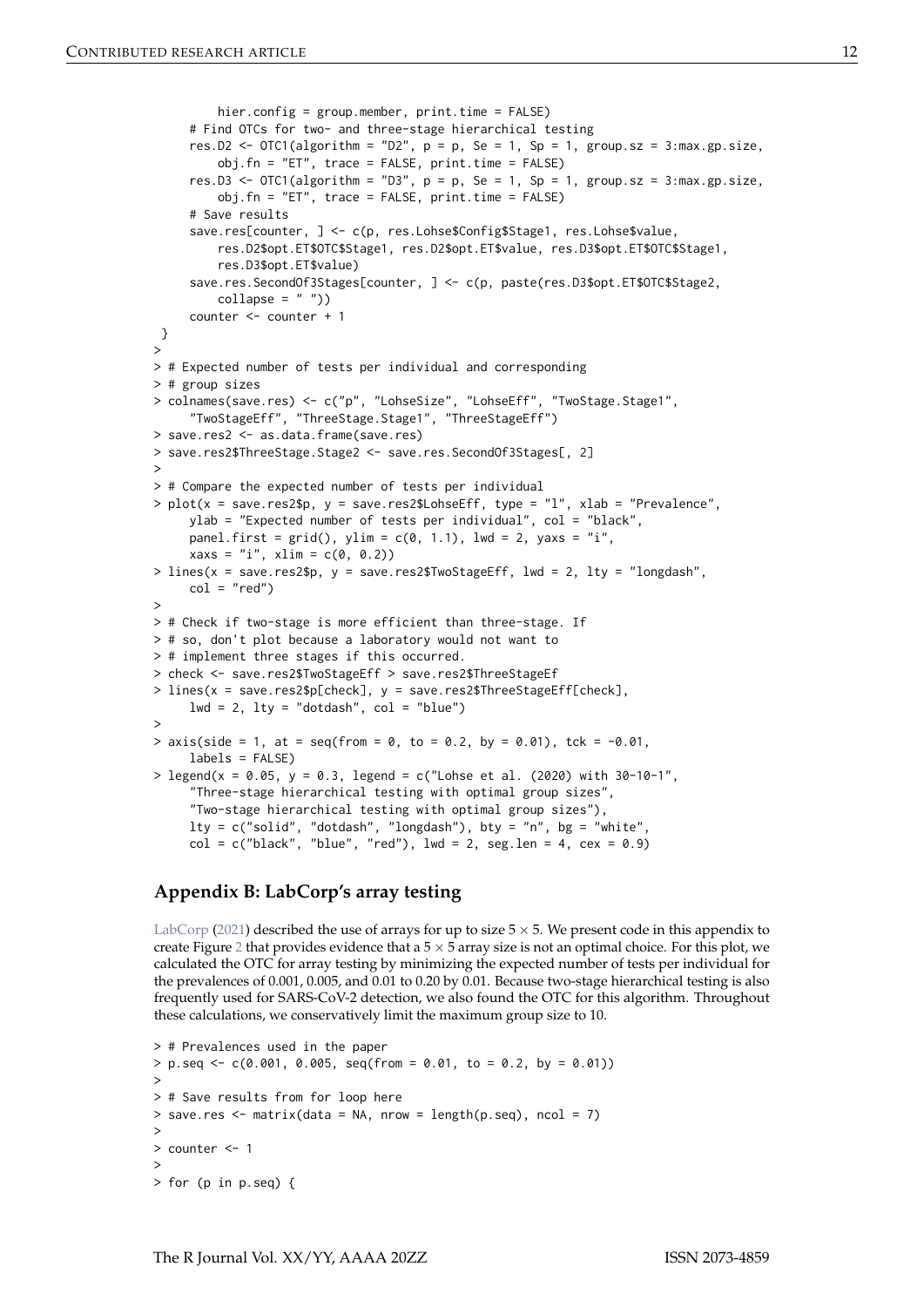```
# LabCorp (2021) 5x5 array
     res.LabCorp \leq opChar1(algorithm = "A2", p = p, rowcol.sz = 5,
         Se = c(0.977, 1), Sp = 1, print.time = FALSE)
     # Find OTCs for array testing and two-stage hierarchical
     # testing
     res.A2 <- OTC1(algorithm = "A2", p = p, Se = c(0.977, 1),Sp = 1, group.sz = 3:10, obj.fn = "ET", trace = FALSE,
         print.time = FALSE)
     res.D2 <- OTC1(algorithms = "D2", p = p, Se = c(0.977, 1),Sp = 1, group.sz = 3:10, obj.fn = "ET", trace = FALSE,
         print.time = FALSE)
     # Save results
     save.res[counter, ] <- c(p, res.LabCorp$Config$Array.dim,
         res.LabCorp$value, res.A2$opt.ET$OTC$Array.dim, res.A2$opt.ET$value,
         res.D2$opt.ET$OTC$Stage1, res.D2$opt.ET$value)
     counter <- counter + 1
 }
>
> # Expected number of tests per individual and the
> # corresponding group sizes
> colnames(save.res) <- c("p", "LabCorpSize", "LabCorpEff", "ArrayOTC",
     "ArrayEff", "DorfOTC", "DorfEff")
> save.res2 <- as.data.frame(save.res)
>
> # Compare the expected number of tests per individual
> plot(x = save.res2$p, y = save.res2$LabCorpEff, type = "l", xlab = "Prevalence",
     ylab = "Expected number of tests per individual", col = "black",
     panel.first = grid(), ylim = c(0, 1.1), 1wd = 2, yaxs = "i",x \text{ axis} = "i", x \text{ lim} = c(0, 0.2))> lines(x = save.res2$p, y = save.res2$DorfEff, lwd = 2, lty = "longdash",
     col = "red")> lines(x = save.res2$p, y = save.res2$ArrayEff, lwd = 2, ltv = "121252",
     col = "darkgreen")
> axis(side = 1, at = seq(from = 0, to = 0.2, by = 0.01), tck = -0.01,
     labels = FALSE)
> legend(x = 0.07, y = 0.3, lty = c("solid", "longdash", "121252"),
     legend = c("LabCorp with 5x5 array", "Array testing with optimal group sizes",
         "Two-stage hierarchical testing with optimal group sizes"),
     bty = "n", bg = "white", col = c("black", "red", "darkgreen"),
     1wd = 2, seg.len = 4, cex = 0.9)
```
# **Bibliography**

- <span id="page-12-0"></span>B. Abdalhamid, C. Bilder, E. McCutchen, S. Hinrichs, S. Koepsell, and P. Iwen. Assessment of specimen pooling to conserve SARS CoV-2 testing resources. *American Journal of Clinical Pathology*, 153:715–718, 2020. URL <https://doi.org/10.1093/ajcp/aqaa064>. [[p1,](#page-0-0) [2\]](#page-1-0)
- <span id="page-12-1"></span>M. Abdelmalek. With all eyes on coronavirus testing, some researchers say 'group testing' could make up the shortage. *ABC News*, 2020. URL [https://abcnews.go.com/Health/eyes-coronavirus](https://abcnews.go.com/Health/eyes-coronavirus-testing-researchers-group-testing-make-shortage/story?id=70658896)[testing-researchers-group-testing-make-shortage/story?id=70658896](https://abcnews.go.com/Health/eyes-coronavirus-testing-researchers-group-testing-make-shortage/story?id=70658896). May 13; Retrieved April 27, 2022. [[p1\]](#page-0-0)
- <span id="page-12-4"></span>D. Altman and J. Bland. Diagnostic tests 2: Predictive values. *BMJ*, 309:102, 1994. URL [https:](https://doi.org/10.1136/bmj.309.6947.102) [//doi.org/10.1136/bmj.309.6947.102](https://doi.org/10.1136/bmj.309.6947.102). [[p7\]](#page-6-0)
- <span id="page-12-3"></span>American Red Cross. Infectious disease testing. 2022. URL [https://www.redcrossblood.](https://www.redcrossblood.org/biomedical-services/blood-diagnostic-testing/blood-testing.html) [org/biomedical-services/blood-diagnostic-testing/blood-testing.html](https://www.redcrossblood.org/biomedical-services/blood-diagnostic-testing/blood-testing.html). Retrieved April 27, 2022. [[p2\]](#page-1-0)
- <span id="page-12-2"></span>N. Ando, D. Mizushima, K. Watanabe, M. Takano, D. Shiojiri, H. Uemura, A. Takahiro, Y. Yanagawa, Y. Kikuchi, S. Oka, and H. Gatanaga. Modified self-obtained pooled sampling to screen for *Chlamydia trachomatis* and *Neisseria gonorrhoeae* infections in men who have sex with men. *Sexually Transmitted Infections*, 97:324–328, 2021. URL <http://dx.doi.org/10.1136/sextrans-2020-054666>. [[p2\]](#page-1-0)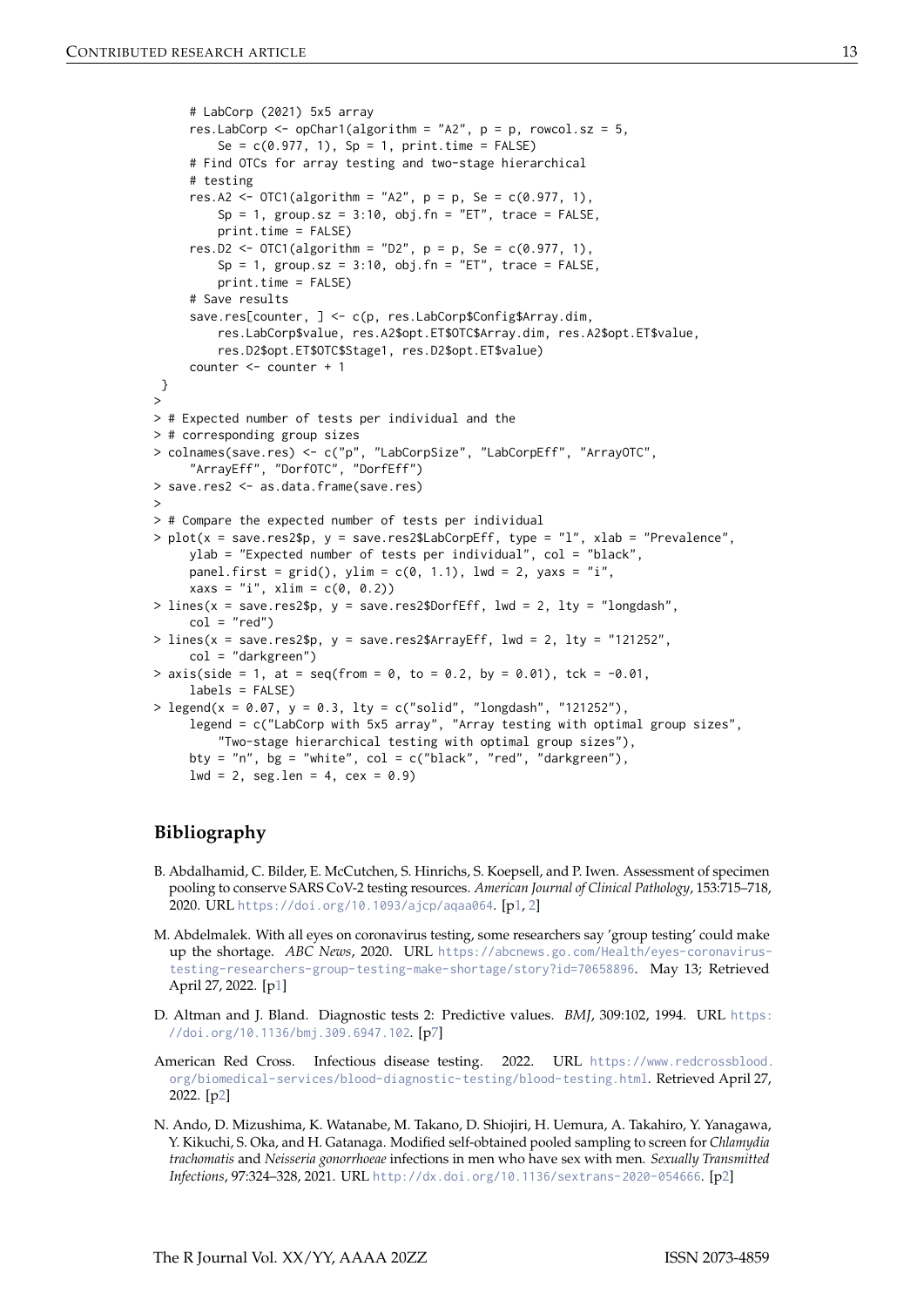<span id="page-13-10"></span>

**Figure 2:** Expected number of tests per individual as a function of infection prevalence for LabCorp's setting.

- <span id="page-13-1"></span>E. Anthes. A CDC airport surveillance program found the earliest known US cases of Omicron subvariants. *The New York Times*, 2022. URL [https://www.nytimes.com/2022/03/24/health/cdc](https://www.nytimes.com/2022/03/24/health/cdc-us-ba2.html)[us-ba2.html](https://www.nytimes.com/2022/03/24/health/cdc-us-ba2.html). March 24; Retrieved April 27, 2022. [[p1\]](#page-0-0)
- <span id="page-13-0"></span>R. Barathidasan, F. Sharmila, R. Raj, G. Dhanalakshmi, G. Anitha, and R. Dhodapkar. Pooled sample testing for COVID-19 diagnosis: Evaluation of bi-directional matrix pooling strategies. *Journal of Virological Methods*, page 114524, 2022. URL <https://doi.org/10.1016/j.jviromet.2022.114524>. [[p1\]](#page-0-0)
- <span id="page-13-9"></span>BD. BD Max CT/NG/TV. 2022. URL [https://moleculardiagnostics.bd.com/syndromic](https://moleculardiagnostics.bd.com/syndromic-solutions/womens-health-stis/CT-GC-TV)[solutions/womens-health-stis/CT-GC-TV](https://moleculardiagnostics.bd.com/syndromic-solutions/womens-health-stis/CT-GC-TV). Retrieved April 27, 2022. [[p11\]](#page-10-0)
- <span id="page-13-7"></span>C. Bilder, J. Tebbs, and P. Chen. Informative retesting. *Journal of the American Statistical Association*, 105: 942–955, 2010a. URL <https://doi.org/10.1198/jasa.2010.ap09231>. [[p10\]](#page-9-0)
- <span id="page-13-2"></span>C. Bilder, B. Zhang, F. Schaarschmidt, and J. Tebbs. binGroup: A package for group testing. *The R Journal*, 2:56–60, 2010b. URL <https://journal.r-project.org/archive/2010-2>. [[p1,](#page-0-0) [3,](#page-2-0) [10,](#page-9-0) [11\]](#page-10-0)
- <span id="page-13-4"></span>C. Bilder, J. Tebbs, and C. McMahan. Informative group testing for multiplex assays. *Biometrics*, 75: 278–288, 2019. URL <https://doi.org/10.1111/biom.12988>. [[p4,](#page-3-1) [6,](#page-5-0) [7\]](#page-6-0)
- <span id="page-13-6"></span>M. Black, C. Bilder, and J. Tebbs. Group testing in heterogeneous populations by using halving algorithms. *Journal of the Royal Statistical Society: Series C (Applied Statistics)*, 61:277–290, 2012. URL <https://doi.org/10.1111/j.1467-9876.2011.01008.x>. [[p10\]](#page-9-0)
- <span id="page-13-3"></span>M. Black, C. Bilder, and J. Tebbs. Optimal retesting configurations for hierarchical group testing. *Journal of the Royal Statistical Society: Series C (Applied Statistics)*, 64:693–710, 2015. URL [https:](https://doi.org/10.1111/rssc.12097) [//doi.org/10.1111/rssc.12097](https://doi.org/10.1111/rssc.12097). [[p4\]](#page-3-1)
- <span id="page-13-8"></span>Q. Bui, S. Kliff, and M. Sanger-Katz. How to test more people for coronavirus without actually needing more tests. *The New York Times*, 2020. URL [https://www.nytimes.com/interactive/2020/07/27/](https://www.nytimes.com/interactive/2020/07/27/upshot/coronavirus-pooled-testing.html) [upshot/coronavirus-pooled-testing.html](https://www.nytimes.com/interactive/2020/07/27/upshot/coronavirus-pooled-testing.html). July 27; Retrieved April 27, 2022. [[p10\]](#page-9-0)
- <span id="page-13-5"></span>C. Cheng, Y. Hung, and N. Balakrishnan. *rBeta2009: The Beta Random Number and Dirichlet Random Vector Generating Functions*, 2012. URL <https://CRAN.R-project.org/package=rBeta2009>. [[p6\]](#page-5-0)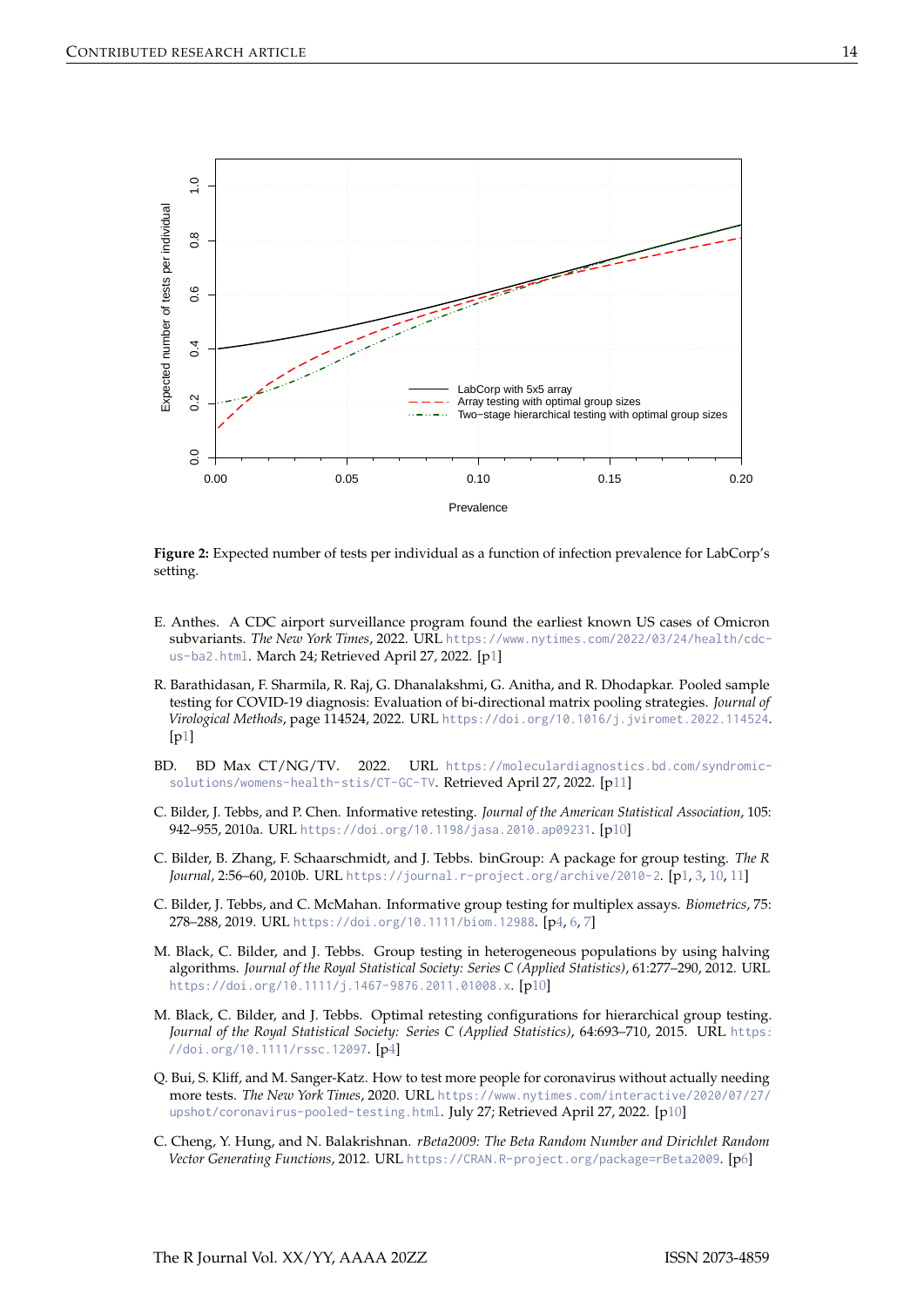- <span id="page-14-16"></span>A. Diagnostics. Realstar. 2022. URL [https://www.altona-diagnostics.com/en/products/reagents-](https://www.altona-diagnostics.com/en/products/reagents-140/reagents/realstar-real-time-pcr-reagents/realstar-sars-cov-2-rt-pcr-kit-ruo.html)[140/reagents/realstar-real-time-pcr-reagents/realstar-sars-cov-2-rt-pcr-kit](https://www.altona-diagnostics.com/en/products/reagents-140/reagents/realstar-real-time-pcr-reagents/realstar-sars-cov-2-rt-pcr-kit-ruo.html)[ruo.html](https://www.altona-diagnostics.com/en/products/reagents-140/reagents/realstar-real-time-pcr-reagents/realstar-sars-cov-2-rt-pcr-kit-ruo.html). Retrieved April 27, 2022. [[p6\]](#page-5-0)
- <span id="page-14-0"></span>R. Dorfman. The detection of defective members of large populations. *Annals of Mathematical Statistics*, 14:436–440, 1943. [[p1\]](#page-0-0)
- <span id="page-14-15"></span>L. Graff and R. Roeloffs. Group testing in the presence of test error; an extension of the Dorfman procedure. *Technometrics*, 14:113–122, 1972. [[p5\]](#page-4-0)
- <span id="page-14-19"></span>G. Hepworth and B. Biggerstaff. Bias correction in estimating proportions by pooled testing. *Journal of Agricultural, Biological and Environmental Statistics*, 22:602–614, 2017. [[p11\]](#page-10-0)
- <span id="page-14-14"></span>B. Hitt. *Group Testing Identification: Objective Functions, Implementation, and Multiplex Assays*. PhD thesis, University of Nebraska-Lincoln, 2020. [[p4\]](#page-3-1)
- <span id="page-14-1"></span>B. Hitt, C. Bilder, J. Tebbs, and C. McMahan. The objective function controversy for group testing: Much ado about nothing? *Statistics in Medicine*, 38:4912–4923, 2019. URL [https://doi.org/10.](https://doi.org/10.1002/sim.8341) [1002/sim.8341](https://doi.org/10.1002/sim.8341). [[p1,](#page-0-0) [5,](#page-4-0) [7\]](#page-6-0)
- <span id="page-14-2"></span>C. Hogan, M. Sahoo, and B. Pinsky. Sample pooling as a strategy to detect community transmission of SARS-CoV-2. *Journal of the American Medical Association*, 323:1967–1969, 05 2020. URL [https:](https://doi.org/10.1001/jama.2020.5445) [//doi.org/10.1001/jama.2020.5445](https://doi.org/10.1001/jama.2020.5445). [[p1\]](#page-0-0)
- <span id="page-14-12"></span>Hologic. Aptima STIs. 2022. URL [https://www.hologic.com/hologic-products/diagnostic](https://www.hologic.com/hologic-products/diagnostic-solutions/aptima-stis)[solutions/aptima-stis](https://www.hologic.com/hologic-products/diagnostic-solutions/aptima-stis). Retrieved April 27, 2022. [[p3\]](#page-2-0)
- <span id="page-14-9"></span>P. Hou, J. Tebbs, D. Wang, C. McMahan, and C. Bilder. Array testing for multiplex assays. *Biostatistics*, 21:417–431, 2020. URL <https://doi.org/10.1093/biostatistics/kxy058>. [[p2,](#page-1-0) [4,](#page-3-1) [11\]](#page-10-0)
- <span id="page-14-17"></span>ICBSS. *Iowa Community-Based Screening Services Procedures Manual*, 2014. URL [http://www.shl.uiowa.](http://www.shl.uiowa.edu/dcd/iippmanual.pdf) [edu/dcd/iippmanual.pdf](http://www.shl.uiowa.edu/dcd/iippmanual.pdf). Retrieved April 27, 2022. [[p7\]](#page-6-0)
- <span id="page-14-13"></span>N. Johnson, S. Kotz, and X. Wu. *Inspection Errors for Attributes in Quality Control*. CRC Press, 1991. [[p4\]](#page-3-1)
- <span id="page-14-8"></span>H. Kim, M. Hudgens, J. Dreyfuss, D. Westreich, and C. Pilcher. Comparison of group testing algorithms for case identification in the presence of test error. *Biometrics*, 63:1152–1163, 2007. URL [https:](https://doi.org/10.1111/j.1541-0420.2007.00817.x) [//doi.org/10.1111/j.1541-0420.2007.00817.x](https://doi.org/10.1111/j.1541-0420.2007.00817.x). [[p2,](#page-1-0) [3,](#page-2-0) [4\]](#page-3-1)
- <span id="page-14-10"></span>S. Kim, H. Kim, H. Kim, H. Ann, J. Kim, H. Choi, M. Kim, J. Song, J. Ahn, N. Ku, D. Oh, Y. Kim, S. Jeong, S. Han, J. Kim, D. Smith, and J. Choi. Pooled nucleic acid testing to identify antiretroviral treatment failure during HIV infection in Seoul, South Korea. *Scandinavian Journal of Infectious Diseases*, 46:136–140, 2014. URL <https://doi.org/10.3109/00365548.2013.851415>. [[p2\]](#page-1-0)
- <span id="page-14-3"></span>LabCorp. Emergency Use Authorization summary for COVID-19 RT-PCR test. 2021. URL [https:](https://www.fda.gov/media/136151/download) [//www.fda.gov/media/136151/download](https://www.fda.gov/media/136151/download). Retrieved April 27, 2022. [[p1,](#page-0-0) [3,](#page-2-0) [9,](#page-8-1) [12\]](#page-11-0)
- <span id="page-14-4"></span>S. Lendle. *gtcorr: Calculate Efficiencies of Group Testing Algorithms with Correlated Responses*, 2011. URL <https://CRAN.R-project.org/package=gtcorr>. Retrieved April 27, 2022. [[p1\]](#page-0-0)
- <span id="page-14-5"></span>S. Lendle, M. Hudgens, and B. Qaqish. Group testing for case identification with correlated responses. *Biometrics*, 68:532–540, 2012. URL <https://doi.org/10.1111/j.1541-0420.2011.01674.x>. [[p1\]](#page-0-0)
- <span id="page-14-11"></span>J. Lewis, V. Lockary, and S. Kobic. Cost savings and increased efficiency using a stratified specimen pooling strategy for *Chlamydia trachomatis* and *Neisseria gonorrhoeae*. *Sexually Transmitted Diseases*, 39: 46–48, 2012. URL <https://doi.org/10.1097/OLQ.0b013e318231cd4a>. [[p3\]](#page-2-0)
- <span id="page-14-18"></span>E. Litvak, X. Tu, and M. Pagano. Screening for the presence of a disease by pooling sera samples. *Journal of the American Statistical Association*, 89:424–434, 1994. URL [https://doi.org/10.1080/](https://doi.org/10.1080/01621459.1994.10476764) [01621459.1994.10476764](https://doi.org/10.1080/01621459.1994.10476764). [[p10\]](#page-9-0)
- <span id="page-14-6"></span>T. Liu and Y. Xu. *mMPA: Implementation of Marker-Assisted Mini-Pooling with Algorithm*, 2018. URL <https://CRAN.R-project.org/package=mMPA>. Retrieved April 27, 2022. [[p1\]](#page-0-0)
- <span id="page-14-7"></span>T. Liu, J. Hogan, M. Daniels, M. Coetzer, X. Yizhen, B. Gerald, A. DeLong, L. Ledingham, M. Orido, L. Diero, and R. Kantor. Improved HIV-1 viral load monitoring capacity using pooled testing with marker-assisted deconvolution. *Journal of Acquired Immune Deficiency Syndromes*, 75:580, 2017. URL <https://doi.org/10.1097/QAI.0000000000001424>. [[p1\]](#page-0-0)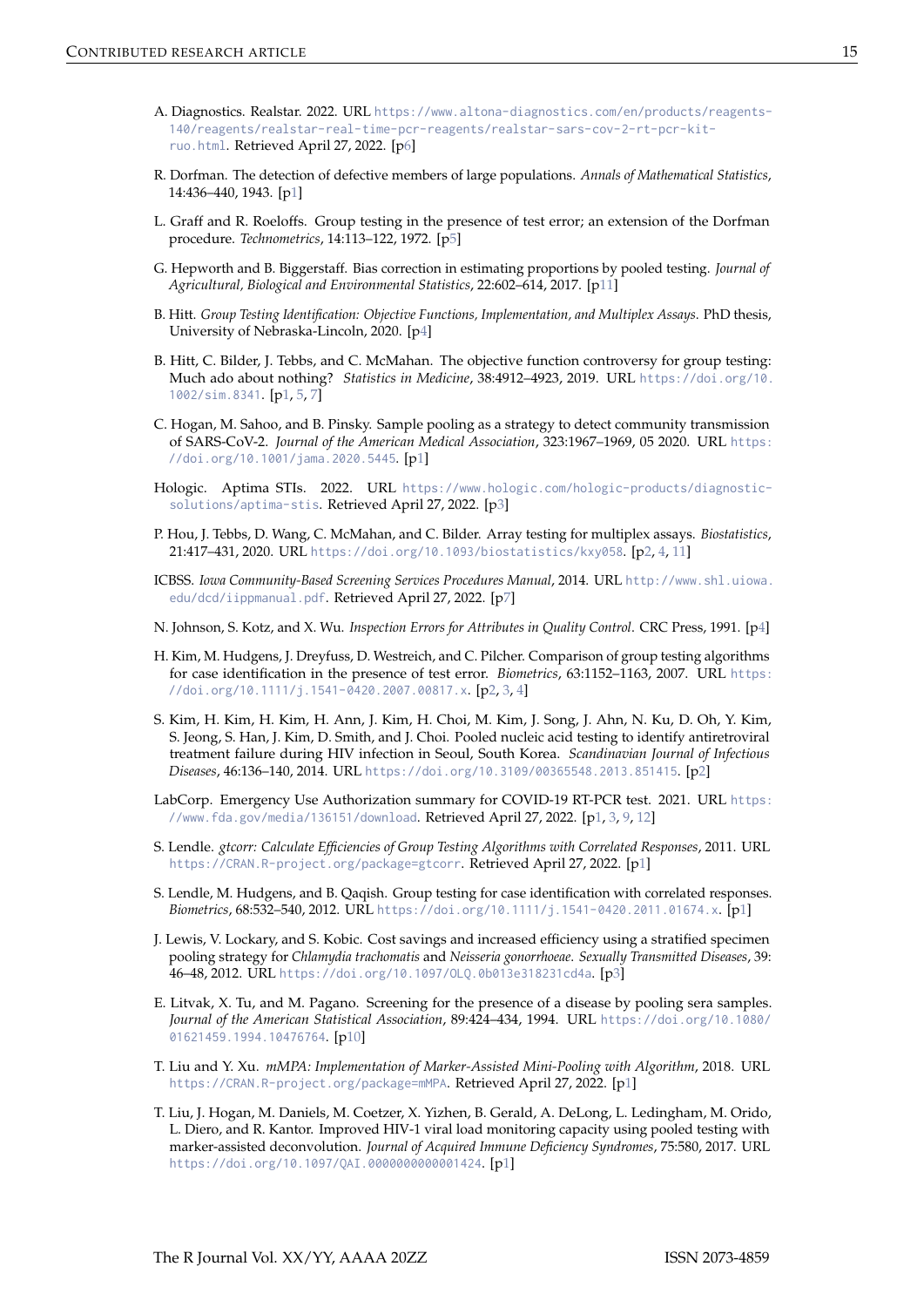- <span id="page-15-10"></span>S. Lohse, T. Pfuhl, B. Berkó-Göttel, J. Rissland, T. Geißler, B. Gärtner, S. Becker, S. Schneitler, and S. Smola. Pooling of samples for testing for SARS-CoV-2 in asymptomatic people. *The Lancet Infectious Diseases*, 20:1231–1232, 2020. URL [https://doi.org/10.1016/S1473-3099\(20\)30362-5](https://doi.org/10.1016/S1473-3099(20)30362-5). [[p2,](#page-1-0) [5,](#page-4-0) [6,](#page-5-0) [7,](#page-6-0) [8,](#page-7-0) [9,](#page-8-1) [11\]](#page-10-0)
- <span id="page-15-0"></span>A. Mandavilli. Federal officials turn to a new testing strategy as infections surge. *The New York Times*, 2020. URL [https://www.nytimes.com/2020/07/01/health/coronavirus-pooled-testing.](https://www.nytimes.com/2020/07/01/health/coronavirus-pooled-testing.html) [html](https://www.nytimes.com/2020/07/01/health/coronavirus-pooled-testing.html). July 1; Retrieved April 27, 2022. [[p1\]](#page-0-0)
- <span id="page-15-11"></span>C. McMahan, J. Tebbs, and C. Bilder. Informative Dorfman screening. *Biometrics*, 68:287–296, 2012a. URL <https://doi.org/10.1111/j.1541-0420.2011.01644.x>. [[p3,](#page-2-0) [4\]](#page-3-1)
- <span id="page-15-3"></span>C. McMahan, J. Tebbs, and C. Bilder. Two-dimensional informative array testing. *Biometrics*, 68: 793–804, 2012b. URL <https://doi.org/10.1111/j.1541-0420.2011.01726.x>. [[p2,](#page-1-0) [3\]](#page-2-0)
- <span id="page-15-5"></span>Nebraska Veterinary Diagnostic Center. Diagnostic tests & fees, 2022. URL [https://vbms.unl.edu/](https://vbms.unl.edu/nvdc-tests-fees) [nvdc-tests-fees](https://vbms.unl.edu/nvdc-tests-fees). Retrieved April 27, 2022. [[p2\]](#page-1-0)
- <span id="page-15-12"></span>Roche. Roche receives FDA Emergency Use Authorization for the cobas SARS-CoV-2 & Influenza A/B Test for use on the cobas 6800/8800 Systems. 2020. URL [https://www.roche.com/media/releases/](https://www.roche.com/media/releases/med-cor-2020-09-04.htm) [med-cor-2020-09-04.htm](https://www.roche.com/media/releases/med-cor-2020-09-04.htm). Retrieved April 27, 2022. [[p3\]](#page-2-0)
- <span id="page-15-8"></span>E. Salzer, E. Nixon, G. Drewes, F. Reinhard, G. Bergamini, and C. Rau. Screening pools of compounds against multiple endogenously expressed targets in a chemoproteomics binding assay. *Journal of Laboratory Automation*, 21:133–142, 2016. URL [https://journals.sagepub.com/doi/full/10.1177/](https://journals.sagepub.com/doi/full/10.1177/2211068215595355) [2211068215595355](https://journals.sagepub.com/doi/full/10.1177/2211068215595355). [[p2\]](#page-1-0)
- <span id="page-15-13"></span>A. Sterrett. On the detection of defective members of large populations. *The Annals of Mathematical Statistics*, 28:1033–1036, 1957. [[p10\]](#page-9-0)
- <span id="page-15-14"></span>W. Swallow. Group testing for estimating infection rates and probabilities of disease transmission. *Phytopathology*, 75:882–889, 1985. [[p11\]](#page-10-0)
- <span id="page-15-9"></span>M. Thai. *Group Testing Theory in Network Security: An Advanced Solution*. Springer, 2011. [[p2\]](#page-1-0)
- <span id="page-15-6"></span>P. Thai, A. Banks, L. Toms, P. Choi, X. Wang, P. Hobson, and J. Mueller. Analysis of urinary metabolites of polycyclic aromatic hydrocarbons and cotinine in pooled urine samples to determine the exposure to PAHs in an Australian population. *Environmental Research*, 182:109048, 2020. URL [https:](https://doi.org/10.1016/j.envres.2019.109048) [//doi.org/10.1016/j.envres.2019.109048](https://doi.org/10.1016/j.envres.2019.109048). [[p2\]](#page-1-0)
- <span id="page-15-4"></span>T. Van, J. Miller, D. Warshauer, E. Reisdorf, D. Jernigan, R. Humes, and P. Shult. Pooling nasopharyngeal/throat swab specimens to increase testing capacity for influenza viruses by PCR. *Journal of Clinical Microbiology*, 50:891–896, 2012. URL <https://doi.org/10.1128/JCM.05631-11>. [[p2\]](#page-1-0)
- <span id="page-15-1"></span>Verily Life Sciences. Emergency Use Authorization summary: Verily COVID-19 RT-PCR test for use with the Verily COVID-19 Nasal Swab Kit. 2021. URL [https://www.fda.gov/media/141951/](https://www.fda.gov/media/141951/download) [download](https://www.fda.gov/media/141951/download). Retrieved April 27, 2022. [[p1\]](#page-0-0)
- <span id="page-15-2"></span>Yale University. Yale School of Public Health, Department of Epidemiology of Microbial Diseases SalivaDirect for use with DTC Kits assay EUA summary. 2022. URL [https://www.fda.gov/media/](https://www.fda.gov/media/151841/download) [151841/download](https://www.fda.gov/media/151841/download). Retrieved April 27, 2022. [[p1\]](#page-0-0)
- <span id="page-15-7"></span>K. Zhao and C. Rosa. Thrips as the transmission bottleneck for mixed infection of two orthotospoviruses. *Plants*, 9:509, 2020. URL <https://doi.org/10.3390/plants9040509>. [[p2\]](#page-1-0)

*Christopher R. Bilder Department of Statistics University of Nebraska-Lincoln Lincoln, NE 68583, USA* [chris@chrisbilder.com](mailto:chris@chrisbilder.com) <www.chrisbilder.com>

*Brianna D. Hitt Department of Mathematical Sciences United States Air Force Academy Colorado Springs, CO 80840, USA* [brianna.hitt@afacademy.af.edu](mailto:brianna.hitt@afacademy.af.edu)